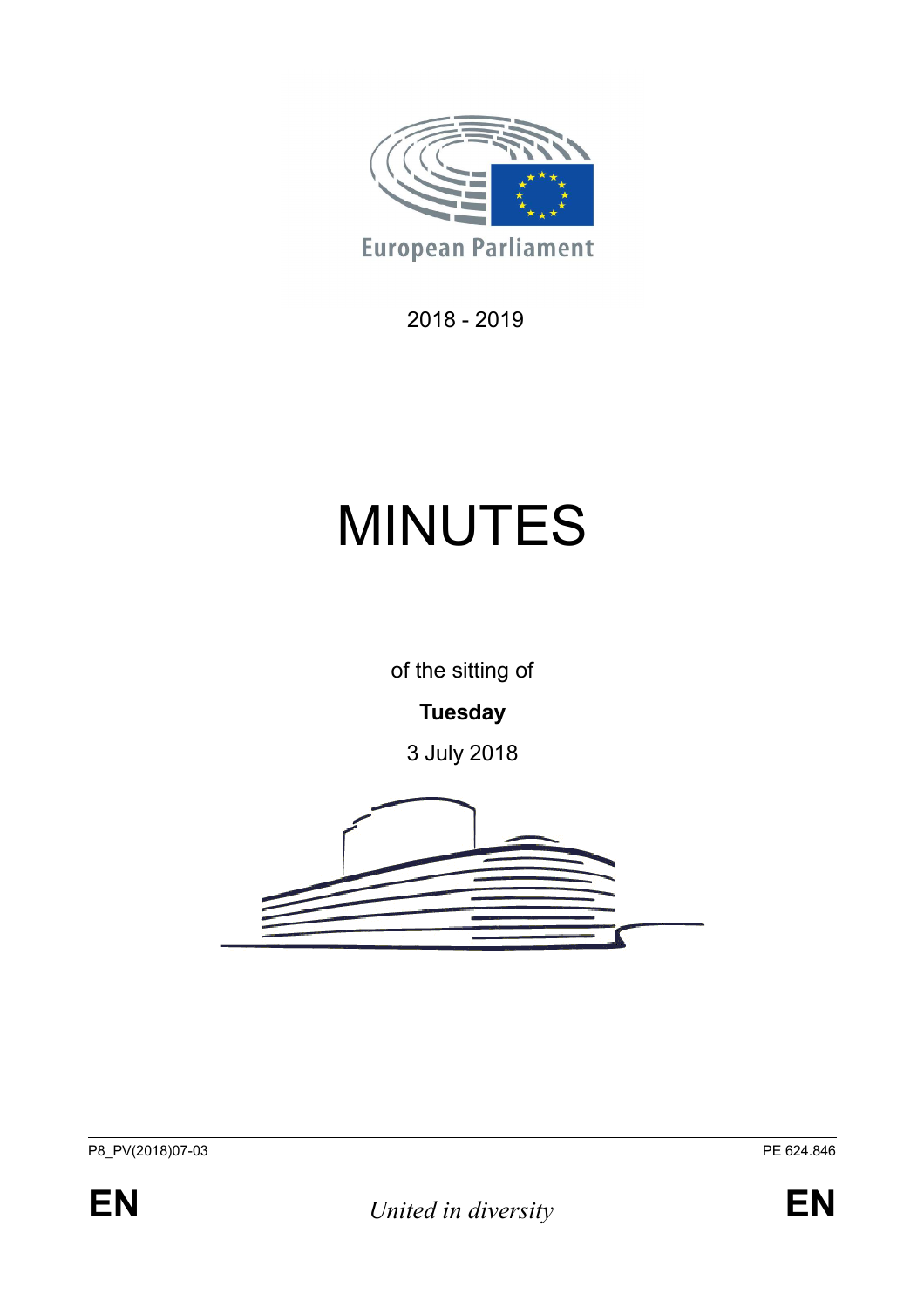#### KEYS TO SYMBOLS USED

| $\ast$   | Consultation procedure                         |
|----------|------------------------------------------------|
| ***      | Consent procedure                              |
| $***I$   | Ordinary legislative procedure: first reading  |
| $***$ II | Ordinary legislative procedure: second reading |
| $+++TT$  |                                                |

\*\*\*III Ordinary legislative procedure: third reading

(The type of procedure is determined by the legal basis proposed in the draft act.)

#### ABBREVIATIONS USED FOR PARLIAMENTARY COMMITTEES

| Committee on Foreign Affairs                                |
|-------------------------------------------------------------|
| Committee on Development                                    |
| Committee on International Trade                            |
| Committee on Budgets                                        |
| Committee on Budgetary Control                              |
| Committee on Economic and Monetary Affairs                  |
| Committee on Employment and Social Affairs                  |
| Committee on the Environment, Public Health and Food Safety |
| Committee on Industry, Research and Energy                  |
| Committee on the Internal Market and Consumer Protection    |
| Committee on Transport and Tourism                          |
| Committee on Regional Development                           |
| Committee on Agriculture and Rural Development              |
| Committee on Fisheries                                      |
| Committee on Culture and Education                          |
| Committee on Legal Affairs                                  |
| Committee on Civil Liberties, Justice and Home Affairs      |
| Committee on Constitutional Affairs                         |
| Committee on Women's Rights and Gender Equality             |
| Committee on Petitions                                      |
| Subcommittee on Human Rights                                |
| Subcommittee on Security and Defence                        |
|                                                             |

#### ABBREVIATIONS USED FOR POLITICAL GROUPS

| <b>PPE</b>  | Group of the European People's Party (Christian Democrats)                               |
|-------------|------------------------------------------------------------------------------------------|
| S&D         | Group of the Progressive Alliance of Socialists and Democrats in the European Parliament |
| <b>ECR</b>  | European Conservatives and Reformists Group                                              |
| ALDE        | Group of the Alliance of Liberals and Democrats for Europe                               |
| Verts/ALE   | Group of the Greens/European Free Alliance                                               |
| GUE/NGL     | Confederal Group of the European United Left - Nordic Green Left                         |
| <b>EFDD</b> | Europe of Freedom and Direct Democracy Group                                             |
| ENF         | Europe of Nations and Freedom                                                            |
| NI          | Non-attached Members                                                                     |
|             |                                                                                          |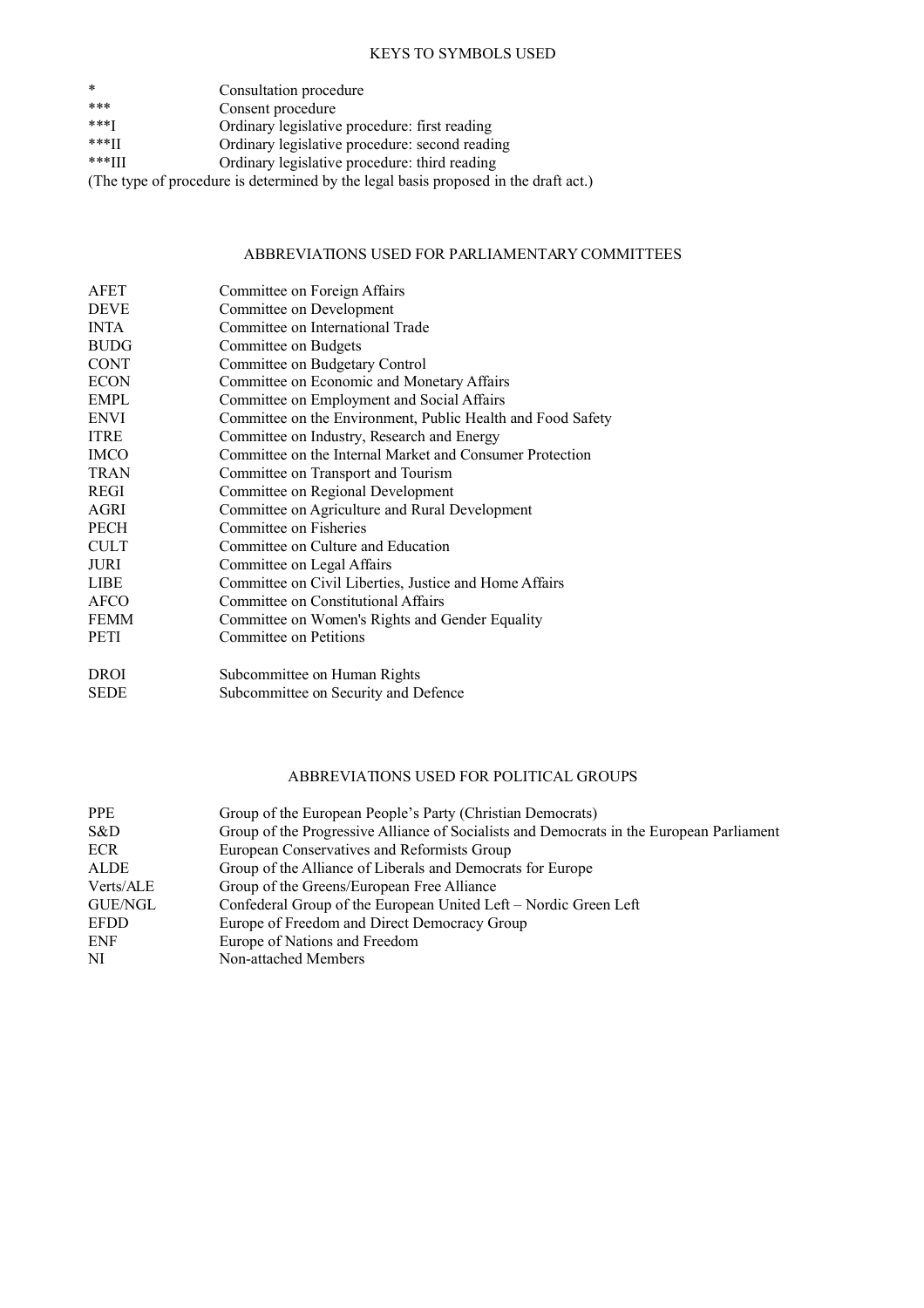# **Contents**

| 6. Presentation of the programme of activities of the Austrian Presidency (debate) 4                       |  |
|------------------------------------------------------------------------------------------------------------|--|
|                                                                                                            |  |
|                                                                                                            |  |
|                                                                                                            |  |
|                                                                                                            |  |
|                                                                                                            |  |
| 11.1. Cooperation Agreement between the EU and the Agency for Aerial Navigation Safety in                  |  |
| 11.2. Extension of the EU-US Agreement for scientific and technological cooperation *** (Rule              |  |
| 11.3. European High Performance Computing Joint Undertaking (Rule 150) * (vote)                            |  |
| 11.4. Mobilisation of the European Globalisation Adjustment Fund: application                              |  |
| 11.5. Role of cities in the institutional framework of the Union (Rule 150) (vote) 7                       |  |
| 11.6. Three-dimensional printing: intellectual property rights and civil liability (Rule 150) (vote).<br>7 |  |
|                                                                                                            |  |
|                                                                                                            |  |
| 11.9. Notification of investment projects in energy infrastructure: repeal ***I (vote)  8                  |  |
| 11.10. Measures to strengthen administrative cooperation in the field of value-added tax $*$ (vote)        |  |
|                                                                                                            |  |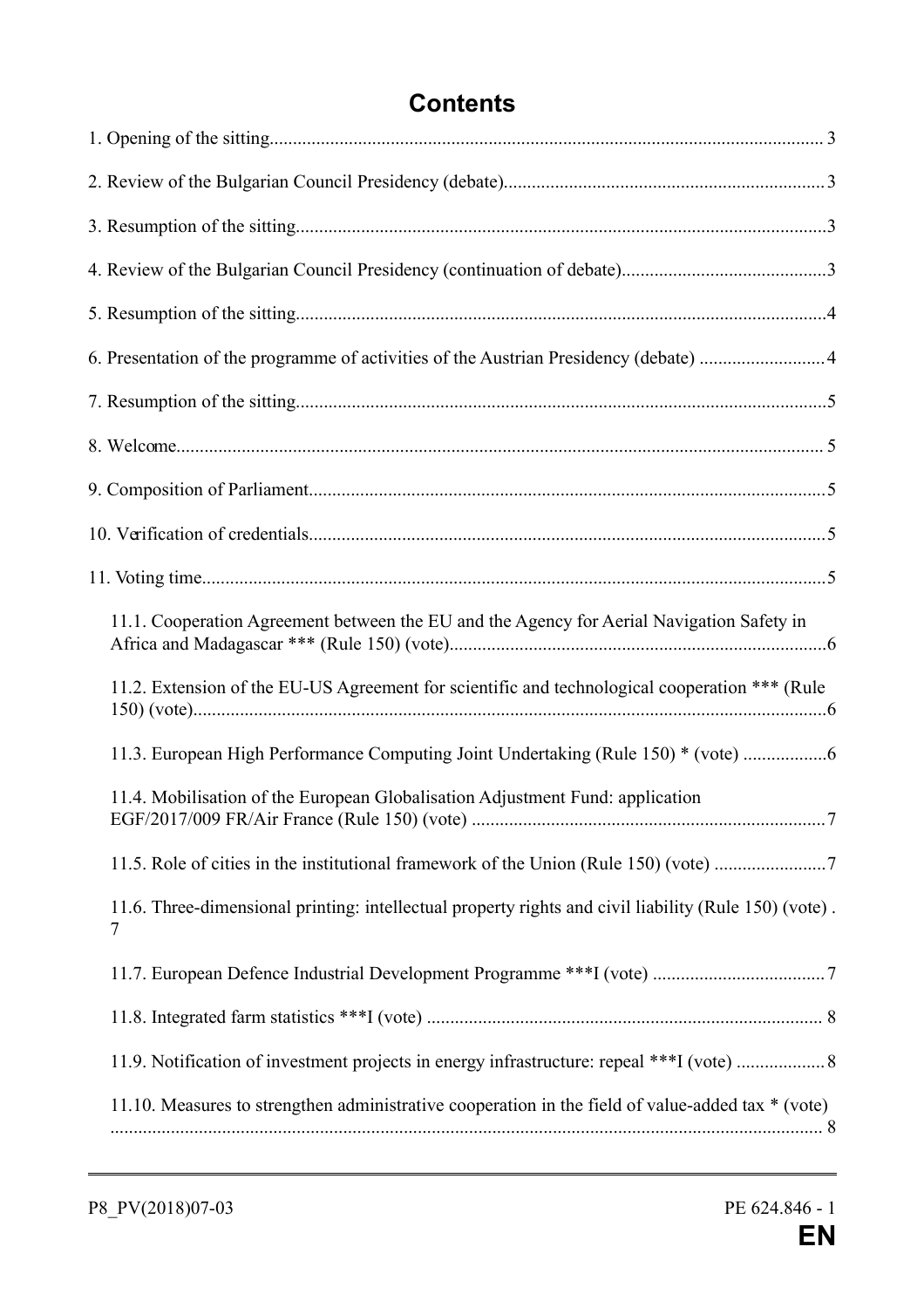| 16. Conclusions of the European Council meeting of 28 and 29 June 2018 (debate)  10                                                                                                                                                                                                                 |
|-----------------------------------------------------------------------------------------------------------------------------------------------------------------------------------------------------------------------------------------------------------------------------------------------------|
|                                                                                                                                                                                                                                                                                                     |
| 18. Enforcement requirements and specific rules for posting drivers in the road transport sector *** I<br>- Daily and weekly driving times, minimum breaks and rest periods and positioning by means of<br>tachographs ***I - Adapting to development in the road transport sector ***I (debate) 12 |
| 19. The migration crisis and humanitarian situation in Venezuela and at its borders (debate)13                                                                                                                                                                                                      |
|                                                                                                                                                                                                                                                                                                     |
|                                                                                                                                                                                                                                                                                                     |
|                                                                                                                                                                                                                                                                                                     |
| 23. Guidelines for Member States to prevent humanitarian assistance being criminalised (debate)<br>14                                                                                                                                                                                               |
|                                                                                                                                                                                                                                                                                                     |
| 25. Partnership Agreement between the EU and EAEC and Armenia *** - Partnership Agreement                                                                                                                                                                                                           |
|                                                                                                                                                                                                                                                                                                     |
|                                                                                                                                                                                                                                                                                                     |
|                                                                                                                                                                                                                                                                                                     |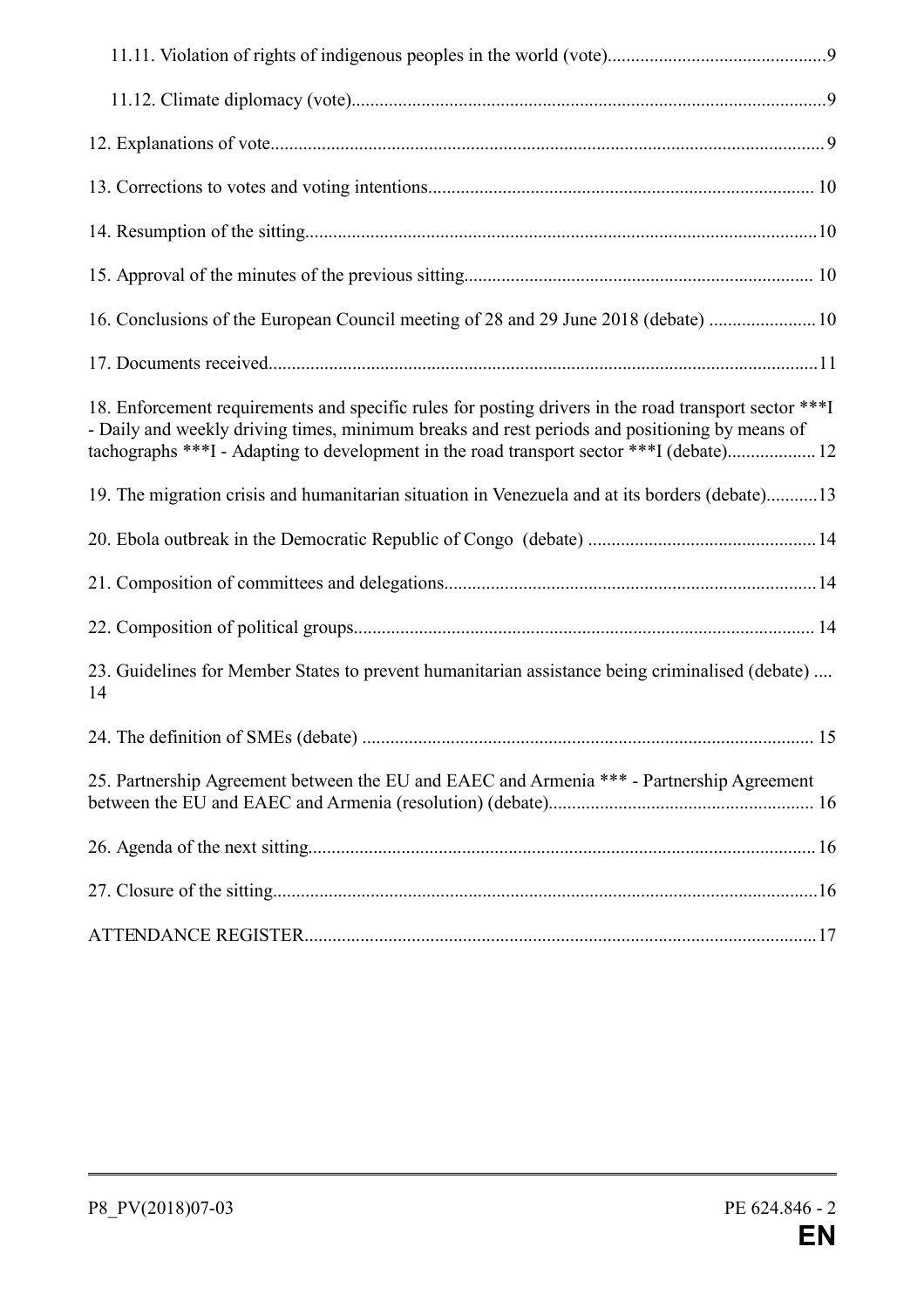#### **MINUTES**

#### **TUESDAY 3 JULY 2018**

IN THE CHAIR: Antonio TAJANI *President*

## **1. Opening of the sitting**

The sitting opened at 9.07.

## **2. Review of the Bulgarian Council Presidency** (debate)

Council and Commission statements: Review of the Bulgarian Council Presidency (2018/2592 (RSP))

The President made a brief speech and thanked the Bulgarian Council Presidency for its cooperation on a range of issues, especially the question of reform of the asylum system.

*(The sitting was suspended at 9.09 on account of a technical problem with the audio system in the Chamber.)*

*(Continuation of debate: see item 4)*

## **3. Resumption of the sitting**

The sitting resumed at 9.40.

## **4. Review of the Bulgarian Council Presidency** (continuation of debate)

Review of the Bulgarian Council Presidency (2018/2592(RSP))

*(Start of debate: see item 2)*

The President stated that certain Members, acting in support of demands by the interpreters, had delayed the re-establishment of the audio system.

Boyko Borissov (President-in-Office of the Council) made the statement on behalf of the Council.

The President stated that, because of the technical problem, the next part of the sitting would run 30 minutes behind schedule, with voting time starting at 12.30.

Jean-Claude Juncker (President of the Commission) made the statement on behalf of the Commission.

The following spoke: Manfred Weber, on behalf of the PPE Group.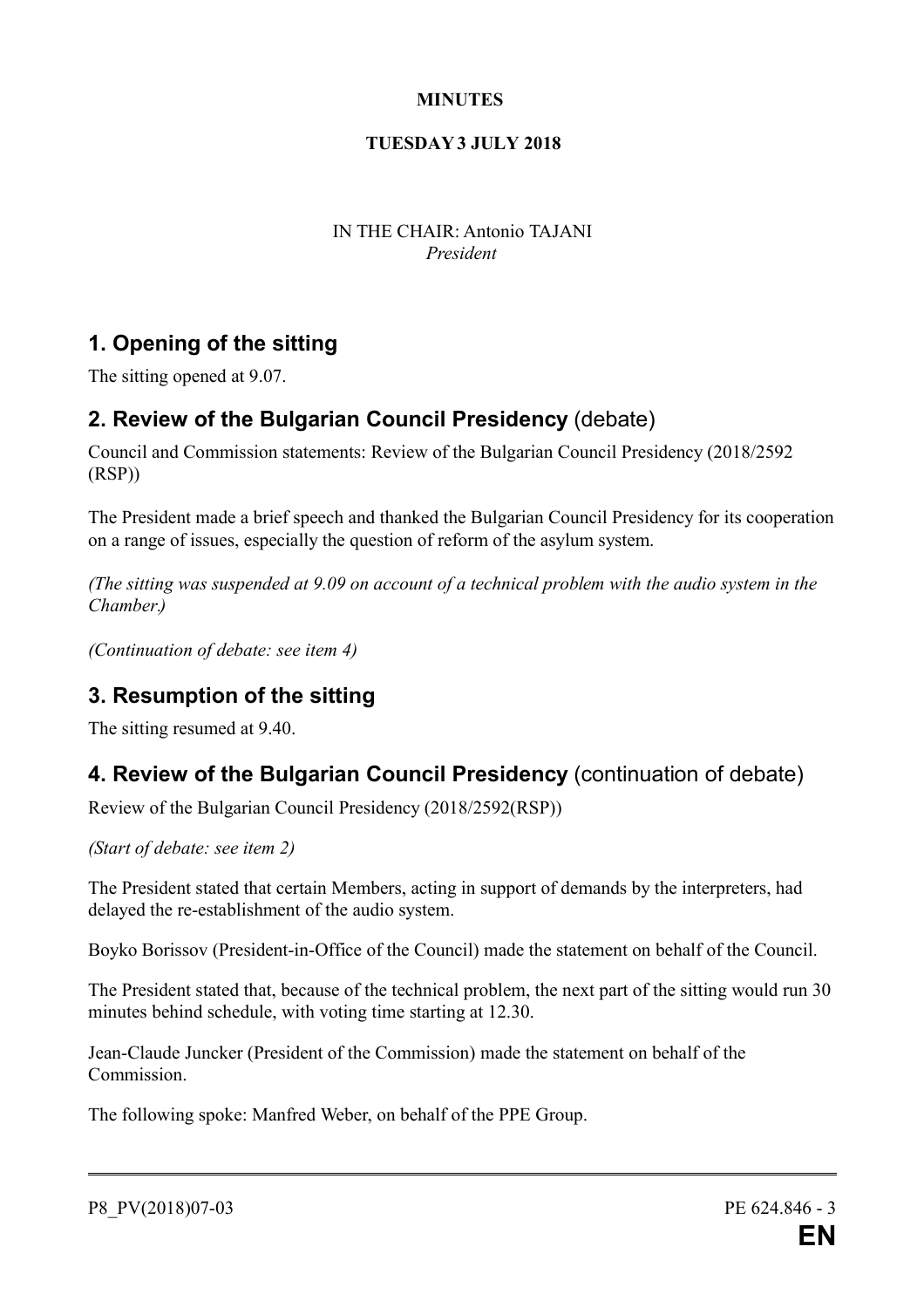#### IN THE CHAIR: Mairead McGUINNESS *Vice-President*

The following spoke: Eric Andrieu, on behalf of the S&D Group, Angel Dzhambazki, on behalf of the ECR Group, Ilhan Kyuchyuk, on behalf of the ALDE Group, Ska Keller, on behalf of the Verts/ALE Group, and Zoltán Balczó, non-attached Member.

The following spoke: Mariya Gabriel (Member of the Commission) and Boyko Borissov.

The debate closed.

*(The sitting was suspended for a short time)*

IN THE CHAIR: Antonio TAJANI *President*

## **5. Resumption of the sitting**

The sitting resumed at 10.24.

## **6. Presentation of the programme of activities of the Austrian Presidency** (debate)

Council and Commission statements: Presentation of the programme of activities of the Austrian Presidency (2018/2593(RSP))

Sebastian Kurz (President-in-Office of the Council) made the statement on behalf of the Council.

The President made a brief speech.

Jean-Claude Juncker (President of the Commission) made the statement on behalf of the Commission.

The following spoke: Manfred Weber, on behalf of the PPE Group, Udo Bullmann, on behalf of the S&D Group, Ulrike Trebesius, on behalf of the ECR Group, Guy Verhofstadt, on behalf of the ALDE Group, Philippe Lamberts, on behalf of the Verts/ALE Group, Neoklis Sylikiotis, on behalf of the GUE/NGL Group, Nigel Farage, on behalf of the EFDD Group, Harald Vilimsky, on behalf of the ENF Group, and David Borrelli, non-attached Member.

> IN THE CHAIR: Mairead McGUINNESS *Vice-President*

The following spoke: Othmar Karas, Maria João Rodrigues, Anneleen Van Bossuyt, Cecilia Wikström, Michel Reimon, Dimitrios Papadimoulis, Laura Agea, Marcel de Graaff, Udo Voigt, Daniel Caspary, Josef Weidenholzer, Ruža Tomašić, Kateřina Konečná, Peter Lundgren, Andrzej Grzyb, Mercedes Bresso, Branislav Škripek, Rolandas Paksas, Pilar del Castillo Vera, Evelyn Regner, Elisabetta Gardini, Eric Andrieu, Ádám Kósa, Cécile Kashetu Kyenge, Eugen Freund and Monika Beňová.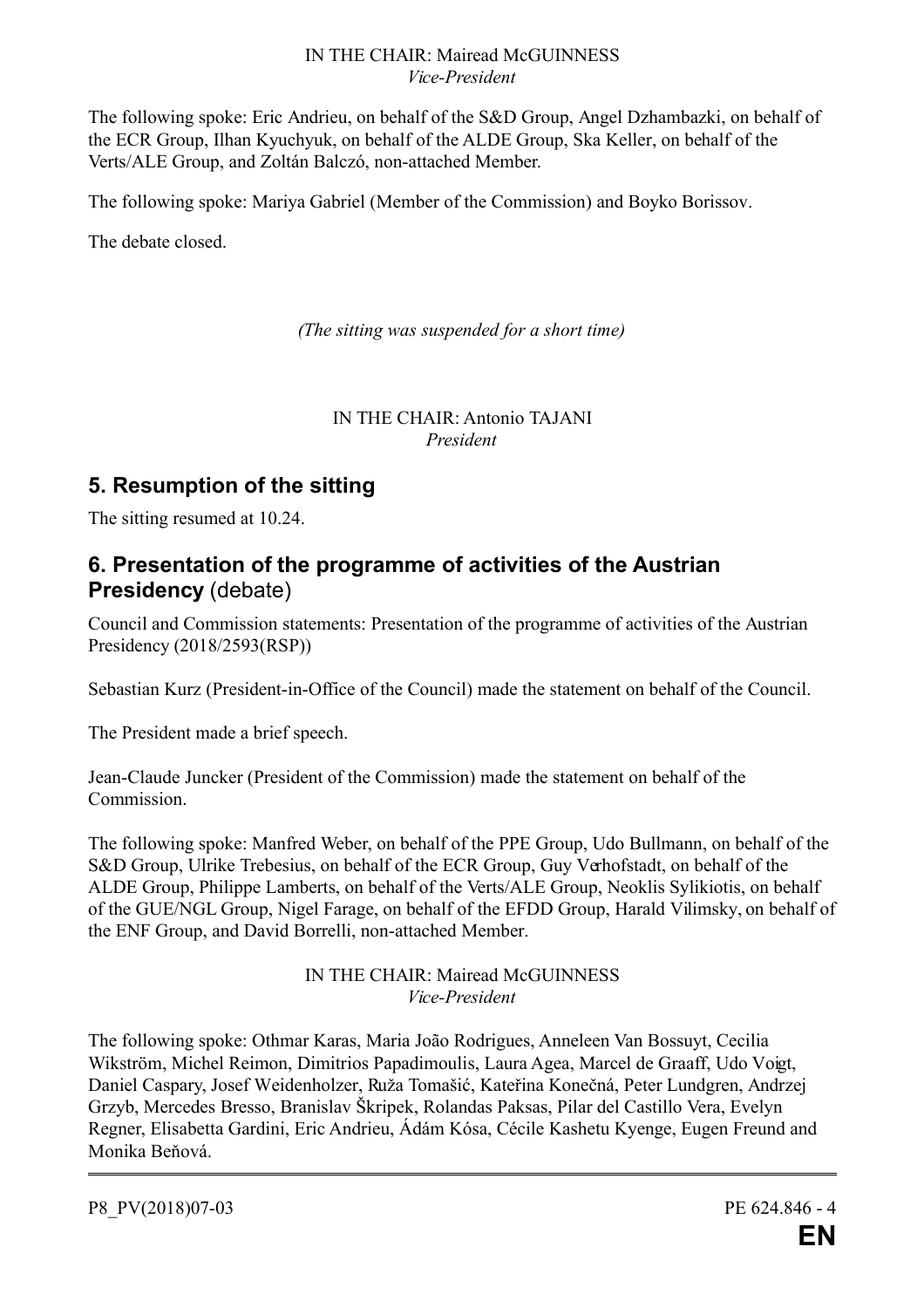The following spoke under the catch-the-eye procedure: Michaela Šojdrová, José Blanco López, Notis Marias, Thomas Waitz, Georgios Epitideios, Maria Spyraki and Maria Grapini.

#### IN THE CHAIR: Antonio TAJANI *President*

The following spoke: Jean-Claude Juncker and Sebastian Kurz.

The debate closed.

*(The sitting was suspended for a short time)*

#### IN THE CHAIR: Zdzisław KRASNODĘBSKI *Vice-President*

## **7. Resumption of the sitting**

The sitting resumed at 12.35.

## **8. Welcome**

On behalf of Parliament, the President welcomed members of a delegation from Australia - led by the Governor-General, Peter Cosgrove, and the Minister for Regional Development, Territories and Local Government, John McVeigh - who had taken their seats in the distinguished visitors' gallery.

## **9. Composition of Parliament**

Kaja Kallas had given notice in writing of her resignation as Member of Parliament, with effect from 5 September 2018.

In accordance with Rule 4, Parliament established the vacancy from that date and informed the national authority concerned.

## **10. Verification of credentials**

On the basis of a proposal by the JURI Committee, Parliament confirmed the mandates of Members Karine Gloanec Maurin and Mirja Vehkaperä, with effect from 11 and 12 June 2018 respectively.

> **° ° ° °**

The following spoke: Xabier Benito Ziluaga.

## **11. Voting time**

Detailed voting results (amendments, separate and split votes, etc.) appear in the *Results of Votes* annex to the minutes.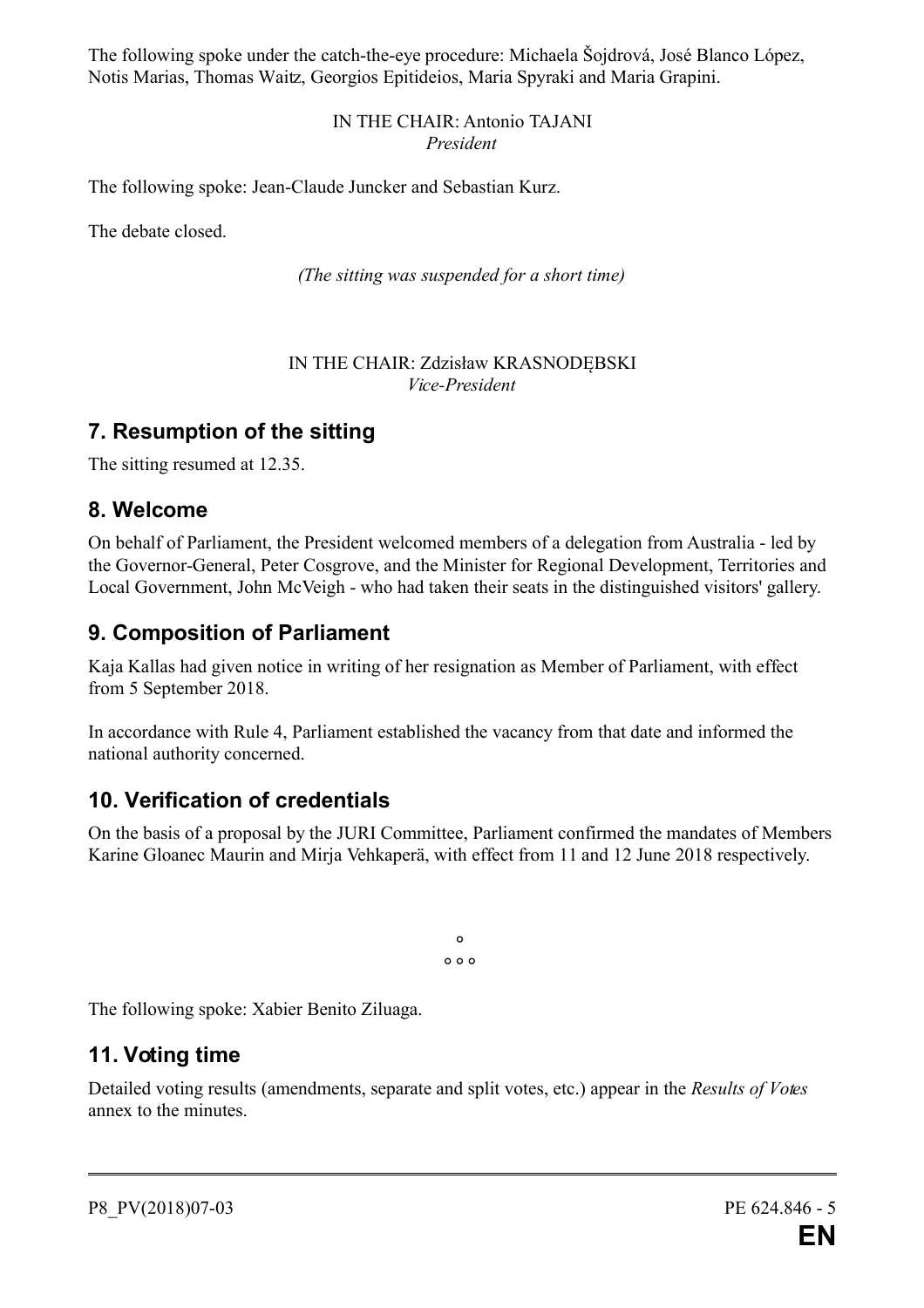The results of roll-call votes are available in electronic form only, as an annex to the minutes, and can be accessed via Europarl.

## **11.1. Cooperation Agreement between the EU and the Agency for Aerial Navigation Safety in Africa and Madagascar \*\*\*** (Rule 150) (vote)

Recommendation on the draft Council decision on the conclusion on behalf of the Union of the Cooperation Agreement between the European Union and the Agency for Aerial Navigation Safety in Africa and Madagascar (ASECNA) on the development of satellite navigation and the provision of associated services in ASECNA's area of competence for the benefit of civil aviation [11351/2017 - C8-0018/2018 - 2017/0104(NLE)] - Committee on Industry, Research and Energy. Rapporteur: Jerzy Buzek (A8-0213/2018)

*(Simple majority) (Voting record: 'Results of votes', Item 1)*

DRAFT COUNCIL DECISION

Adopted by single vote (*P8\_TA(2018)0269*)

Parliament consented to the conclusion of the agreement.

## **11.2. Extension of the EU-US Agreement for scientific and technological cooperation \*\*\*** (Rule 150) (vote)

Recommendation on the draft Council decision concerning the extension of the Agreement for scientific and technological cooperation between the European Community and the Government of the United States of America [08166/2018 - C8-0259/2018- 2018/0067(NLE)] - Committee on Industry, Research and Energy. Rapporteur: Rolandas Paksas (A8-0212/2018)

*(Simple majority) (Voting record: 'Results of votes', Item 2)*

DRAFT COUNCIL DECISION

Adopted by single vote (*P8\_TA(2018)0270*)

Parliament approved the extension of the agreement.

#### **11.3. European High Performance Computing Joint Undertaking** (Rule 150) **\*** (vote)

Report on the proposal for a Council regulation on establishing the European High Performance Computing Joint Undertaking [COM(2018)0008 - C8-0037/2018 - 2018/0003(NLE)] - Committee on Industry, Research and Energy. Rapporteur: Zigmantas Balčytis (A8-0217/2018)

*(Simple majority) (Voting record: 'Results of votes', Item 3)*

COMMISSION PROPOSAL and AMENDMENTS

Adopted by single vote (*P8\_TA(2018)0271*)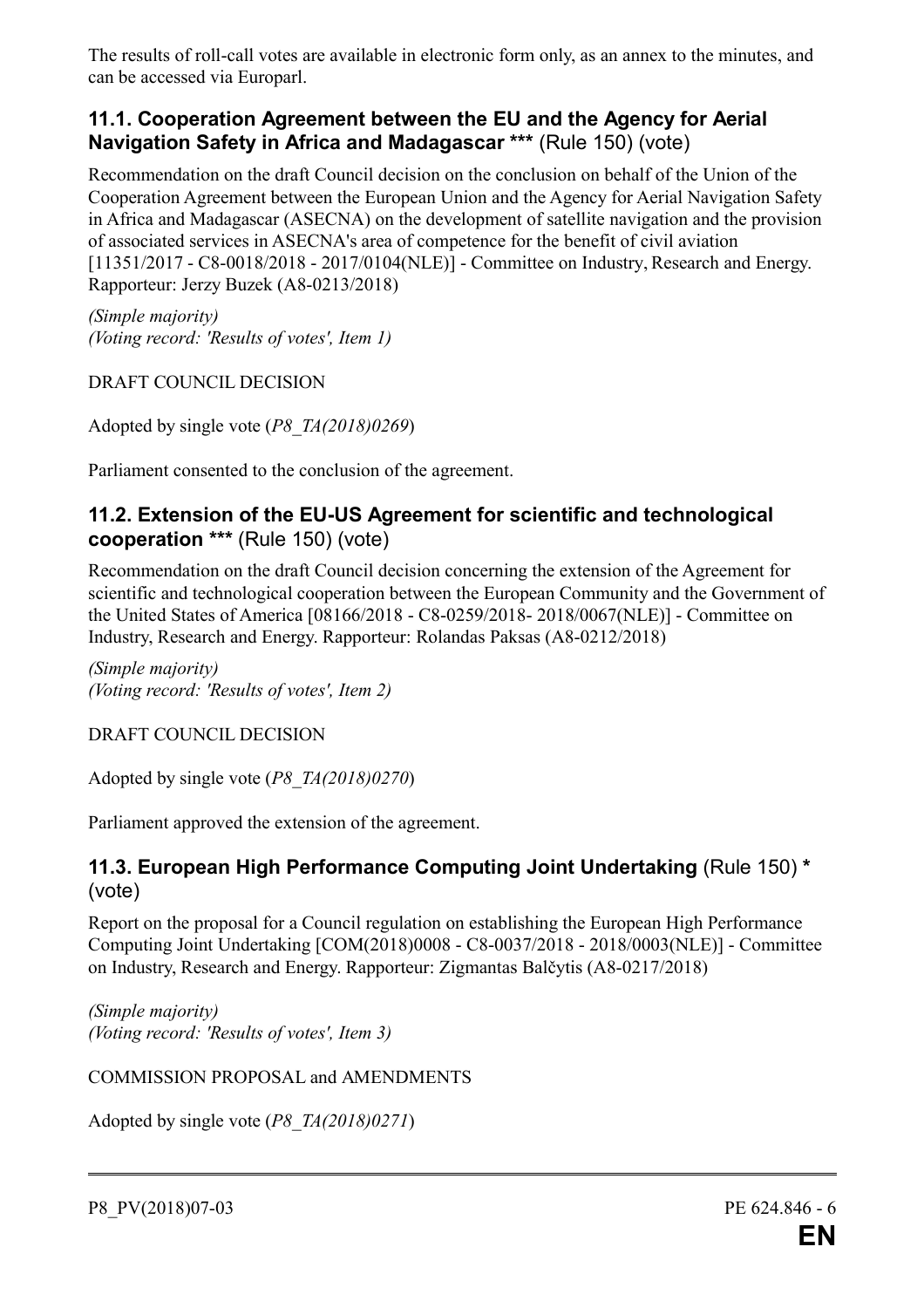#### **11.4. Mobilisation of the European Globalisation Adjustment Fund: application EGF/2017/009 FR/Air France** (Rule 150) (vote)

Report on the proposal for a decision of the European Parliament and of the Council on the mobilisation of the European Globalisation Adjustment Fund (application from France – EGF/2017/009 FR/Air France) [COM(2018)0230 - C8-0161/2018 - 2018/2059(BUD)] - Committee on Budgets. Rapporteur: Alain Lamassoure (A8-0210/2018)

*(Majority of Parliament's component Members and three fifths of the votes cast) (Voting record: 'Results of votes', Item 4)* 

#### MOTION FOR A RESOLUTION

Adopted by single vote *(P8\_TA(2018)0272)*

## **11.5. Role of cities in the institutional framework of the Union** (Rule 150) (vote)

Report on the role of cities in the institutional framework of the Union [2017/2037(INI)] - Committee on Constitutional Affairs. Rapporteur: Kazimierz Michał Ujazdowski (A8-0203/2018)

*(Simple majority) (Voting record: 'Results of votes', Item 5)* 

MOTION FOR A RESOLUTION

Adopted by single vote *(P8\_TA(2018)0273)*

## **11.6. Three-dimensional printing: intellectual property rights and civil liability** (Rule 150) (vote)

Report on three-dimensional printing, a challenge in the fields of intellectual property rights and civil liability [2017/2007(INI)] - Committee on Legal Affairs. Rapporteur: Joëlle Bergeron (A8- 0223/2018)

*(Simple majority) (Voting record: 'Results of votes', Item 6)* 

MOTION FOR A RESOLUTION

Adopted by single vote *(P8\_TA(2018)0274)*

## **11.7. European Defence Industrial Development Programme \*\*\*I** (vote)

Report on the proposal for a regulation of the European Parliament and of the Council establishing the European Defence Industrial Development Programme aiming at supporting the competitiveness and innovative capacity of the EU defence industry [COM(2017)0294 - C8-0180/2017 - 2017/0125 (COD)] - Committee on Industry, Research and Energy. Rapporteur: Françoise Grossetête (A8- 0037/2018)

*(Simple majority) (Voting record: 'Results of votes', Item 7)*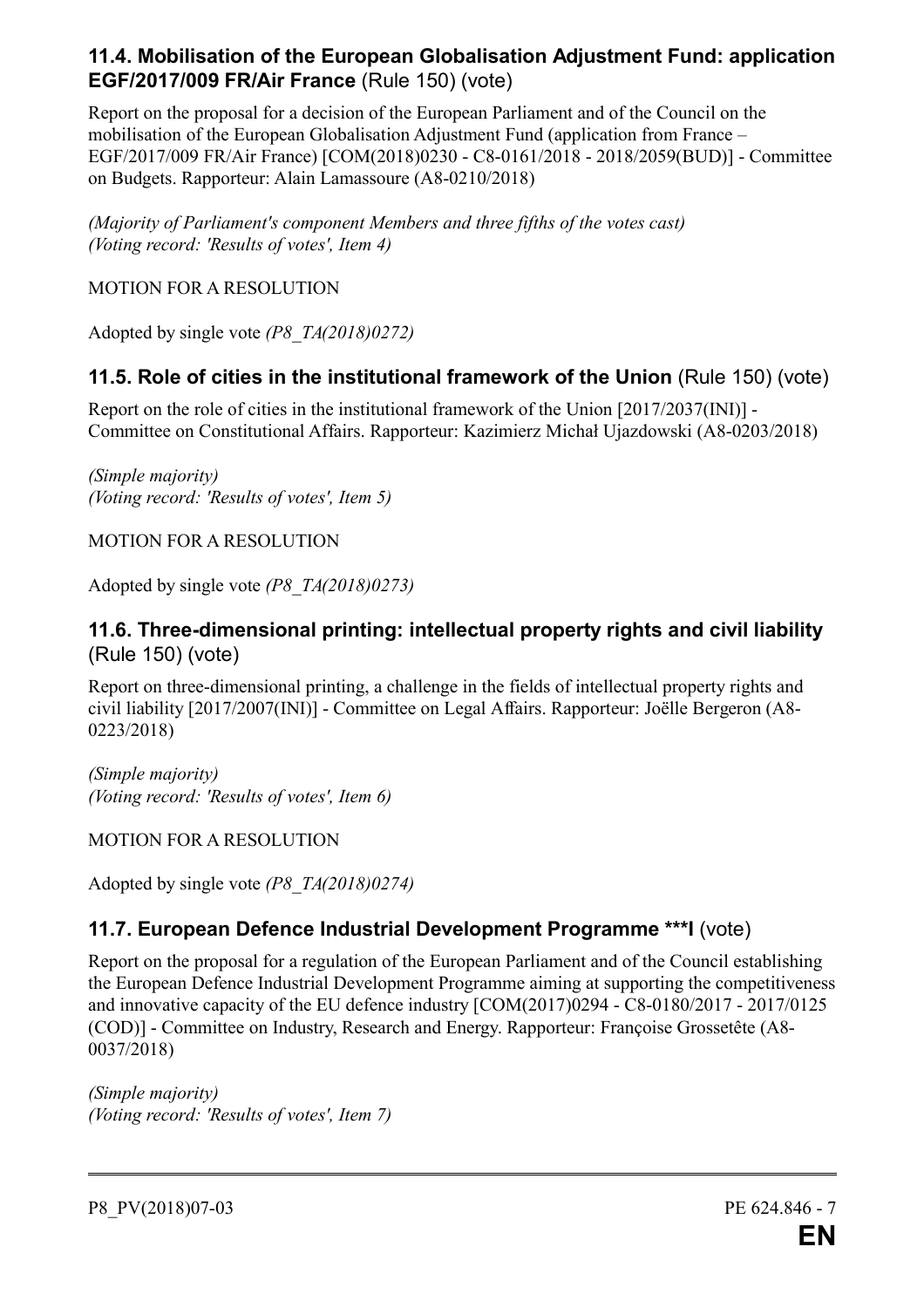#### PROPOSAL TO REJECT THE COMMISSION PROPOSAL

Rejected

#### COMMISSION PROPOSAL and AMENDMENTS

#### PROVISIONALAGREEMENT, JOINT STATEMENT and COMMISSION STATEMENT

Approved *(P8\_TA(2018)0275)*

*The following had spoken:*

Reinhard Bütikofer, on behalf of the Verts/ALE Group, before the vote, to request that the amendments be put to the vote before the provisional agreement, in accordance with Rule 59(3).

Parliament rejected the request by electronic vote (207 in favour, 436 against, 32 abstentions).

## **11.8. Integrated farm statistics \*\*\*I** (vote)

Report on the proposal for a regulation of the European Parliament and of the Council on integrated farm statistics and repealing Regulations (EC) No 1166/2008 and (EU) No 1337/2011 [COM(2016) 0786 - C8-0514/2016 - 2016/0389(COD)] - Committee on Agriculture and Rural Development. Rapporteur: Maria Gabriela Zoană (A8-0300/2017)

*(Simple majority) (Voting record: 'Results of votes', Item 8)* 

COMMISSION PROPOSAL and AMENDMENTS

PROVISIONALAGREEMENT

Approved *(P8\_TA(2018)0276)*

## **11.9. Notification of investment projects in energy infrastructure: repeal \*\*\*I** (vote)

Report on the proposal for a regulation of the European Parliament and of the Council repealing Regulation (EU) No 256/2014 of the European Parliament and of the Council concerning the notification to the Commission of investment projects in energy infrastructure within the European Union [COM(2017)0769 - C8-0448/2017- 2017/0347(COD)] - Committee on Industry, Research and Energy. Rapporteur: Barbara Kappel (A8-0211/2018)

*(Simple majority) (Voting record: 'Results of votes', Item 9)* 

COMMISSION PROPOSAL

Approved *(P8\_TA(2018)0277)*

#### **11.10. Measures to strengthen administrative cooperation in the field of valueadded tax \*** (vote)

Report on the amended proposal for a Council regulation amending Regulation (EU) No 904/2010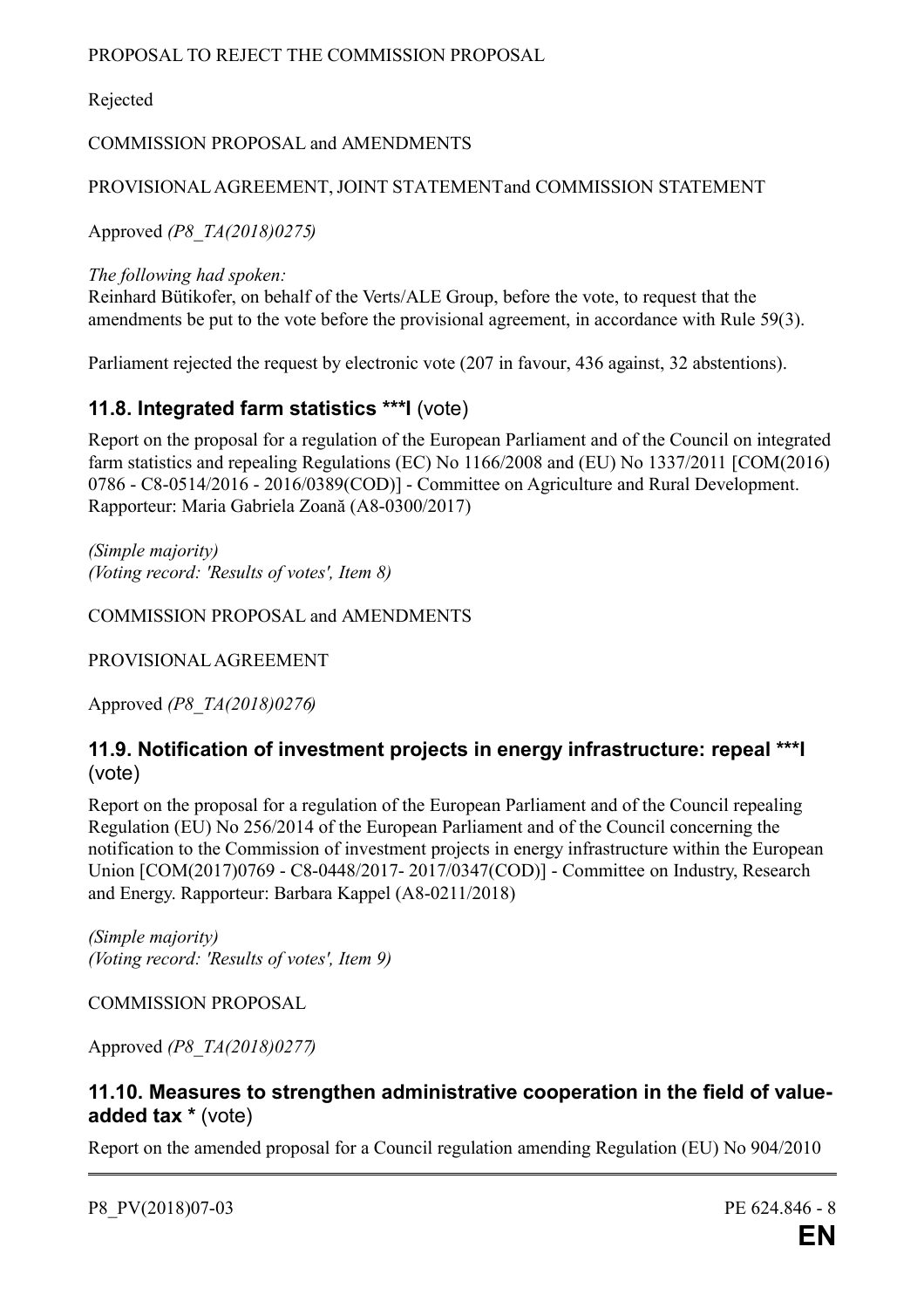as regards measures to strengthen administrative cooperation in the field of value-added tax [COM (2017)0706 - C8-0441/2017- 2017/0248(CNS)] - Committee on Economic and Monetary Affairs. Rapporteur: Roberts Zīle (A8-0215/2018)

*(Simple majority) (Voting record: 'Results of votes', Item 10)*

COMMISSION PROPOSAL and AMENDMENTS

Approved (*P8\_TA(2018)0278*)

## **11.11. Violation of rights of indigenous peoples in the world** (vote)

Report on violation of the rights of indigenous peoples in the world, including land grabbing [2017/2206(INI)] - Committee on Foreign Affairs. Rapporteur: Francisco Assis (A8-0194/2018)

*(Simple majority) (Voting record: 'Results of votes', Item 11)*

ALTERNATIVE MOTION FOR A RESOLUTION (tabled by the ENF Group)

Rejected

MOTION FOR A RESOLUTION (AFET Committee)

Adopted *(P8\_TA(2018)0279)*

#### **11.12. Climate diplomacy** (vote)

Report on climate diplomacy [2017/2272(INI)] - Committee on Foreign Affairs - Committee on the Environment, Public Health and Food Safety. Rapporteurs: Arne Lietz and Jo Leinen (A8- 0221/2018)

*(Simple majority) (Voting record: 'Results of votes', Item 12)*

MOTION FOR A RESOLUTION

Adopted *(P8\_TA(2018)0280)*

## **12. Explanations of vote**

*Written explanations of vote:*

Written explanations of vote within the meaning of Rule 183 appear on the Members' pages on Parliament's website.

*Oral explanations of vote:*

#### **Report: Kazimierz Michał Ujazdowski - A8-0203/2018**

Curzio Maltese, Bogdan Andrzej Zdrojewski, Danuta Jazłowiecka, Jiří Pospíšil, Stanislav Polčák and Daniel Hannan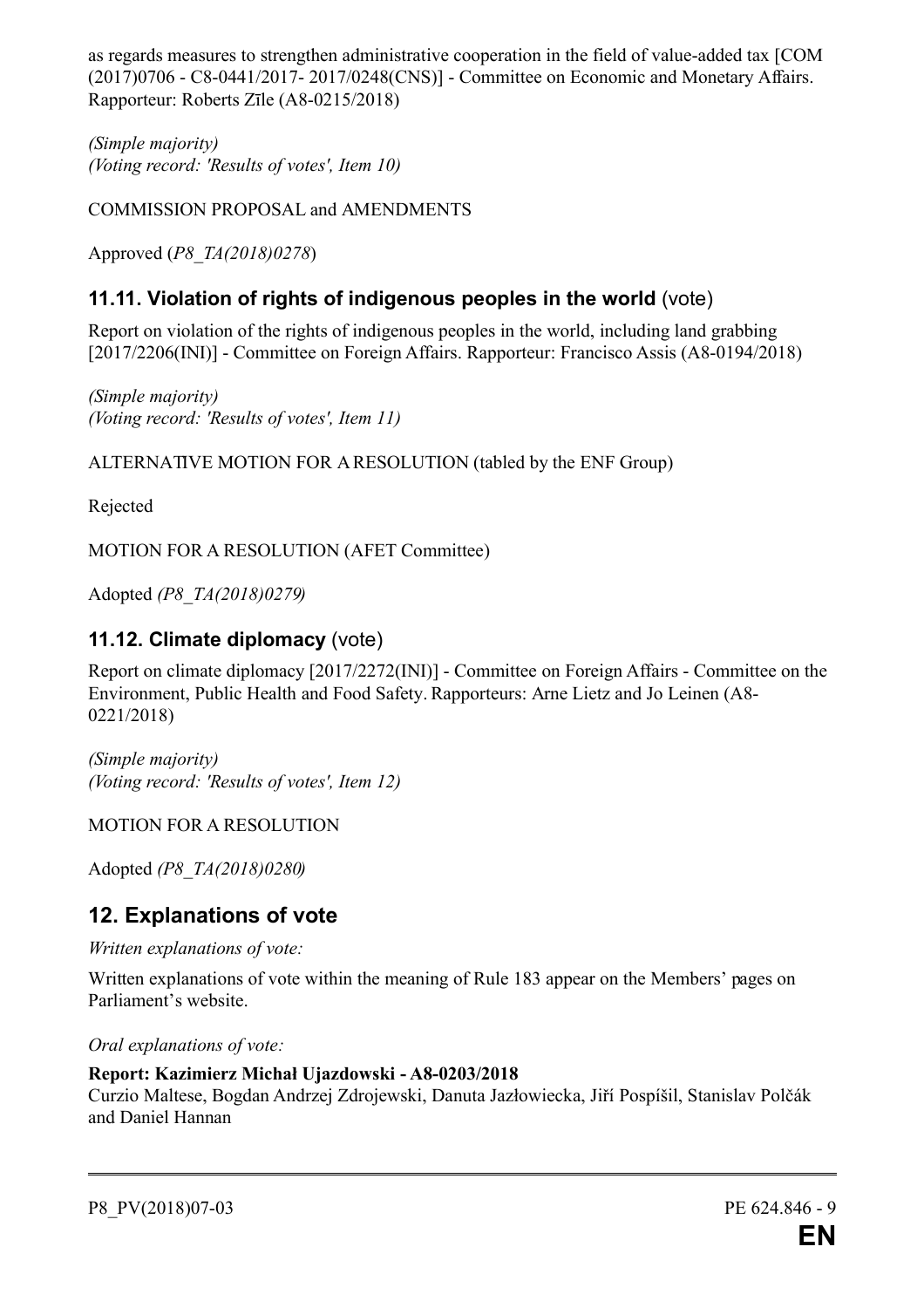#### **Report: Joëlle Bergeron - A8-0223/2018**

Alex Mayer, Bogdan Andrzej Zdrojewski, Michaela Šojdrová, Stanislav Polčák and Daniel Hannan

#### **Report: Françoise Grossetête - A8-0037/2018**

Bogdan Andrzej Zdrojewski, Xabier Benito Ziluaga, Petras Auštrevičius, Adam Szejnfeld, Notis Marias, Stanislav Polčák, Daniel Hannan, John Howarth and Dobromir Sośnierz

#### **Report: Maria Gabriela Zoană - A8-0300/2017**

Momchil Nekov, Tibor Szanyi and Notis Marias

#### **Report: Francisco Assis - A8-0194/2018**

Younous Omarjee, Estefanía Torres Martínez, José Inácio Faria, Adam Szejnfeld and Molly Scott Cato

#### **Report: Arne Lietz and Jo Leinen - A8-0221/2018**

Urszula Krupa, Estefanía Torres Martínez, Dubravka Šuica, Adam Szejnfeld, Notis Marias, Tibor Szanyi, José Inácio Faria, Seán Kelly and Michaela Šojdrová.

## **13. Corrections to votes and voting intentions**

Corrections to votes and voting intentions appear on the Europarl website under 'Plenary/Votes/Results of Votes (Results of roll-call votes)'. They are published in hard copy in the 'Results of roll-call votes' annex.

The electronic version on Europarl will be regularly updated for a maximum of two weeks after the day of the vote concerned.

After the two-week deadline has passed, the list of corrections to votes and voting intentions will be finalised so that it can be translated and published in the Official Journal.

*(The sitting was suspended at 13.44.)*

IN THE CHAIR: Antonio TAJANI *President*

## **14. Resumption of the sitting**

The sitting resumed at 15.05.

## **15. Approval of the minutes of the previous sitting**

The minutes of the previous sitting were approved.

## **16. Conclusions of the European Council meeting of 28 and 29 June 2018** (debate)

European Council and Commission statement: Conclusions of the European Council meeting of 28 and 29 June 2018 (2018/2591(RSP))

The President made a brief statement introducing the debate and pointing out that Parliament was determined to ask the Council to adopt the asylum system reform.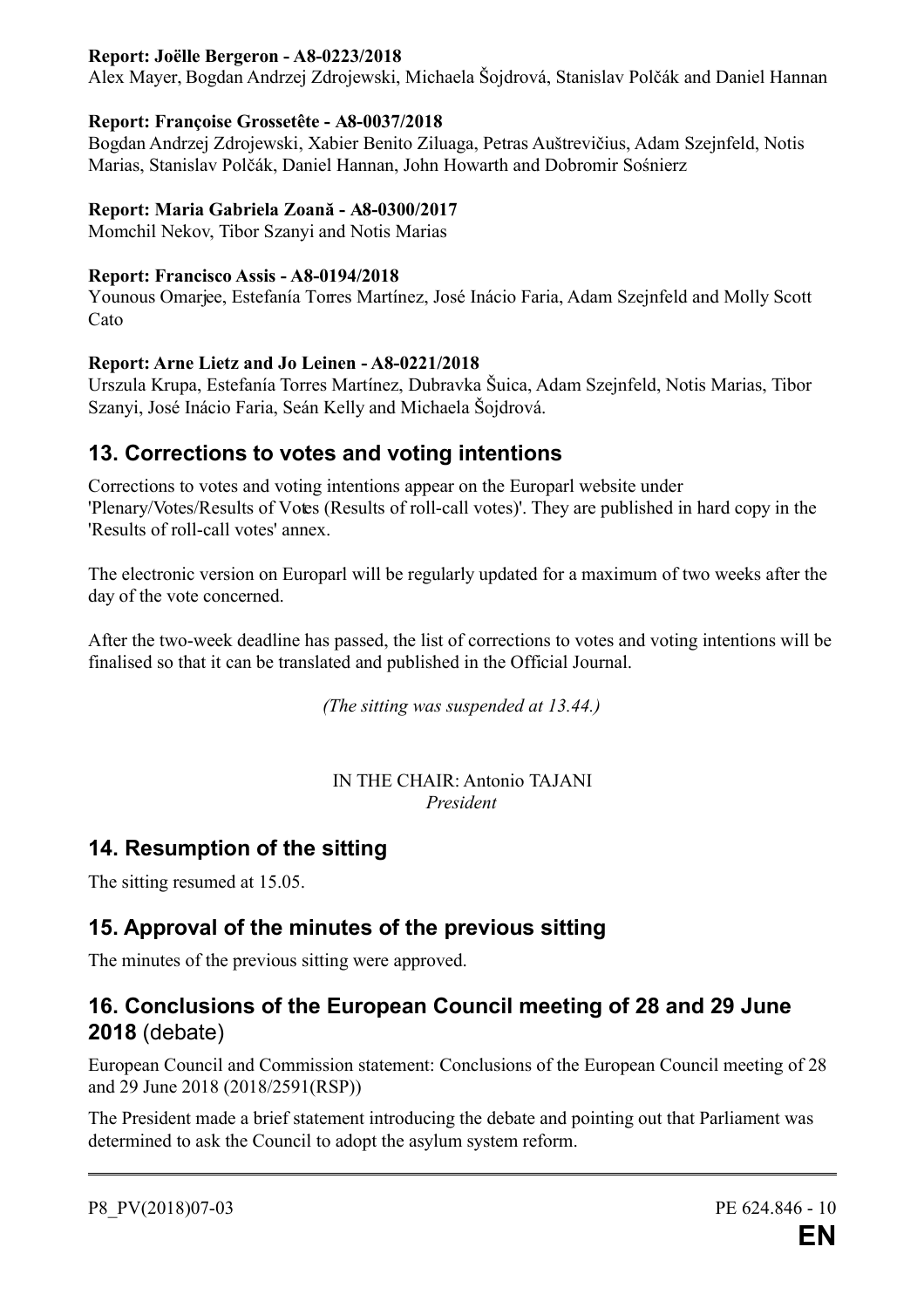Donald Tusk (President of the European Council) and Jean-Claude Juncker (President of the Commission) made the statements.

The following spoke: Manfred Weber, on behalf of the PPE Group, Udo Bullmann, on behalf of the S&D Group, Raffaele Fitto, on behalf of the ECR Group, Guy Verhofstadt, on behalf of the ALDE Group, Ska Keller, on behalf of the Verts/ALE Group, Curzio Maltese, on behalf of the GUE/NGL Group, Nigel Farage, on behalf of the EFDD Group, Nicolas Bay, on behalf of the ENF Group, and Diane James, non-attached Member.

#### IN THE CHAIR: Sylvie GUILLAUME *Vice-President*

The following spoke: Janusz Lewandowski, Maria João Rodrigues, who also replied to a blue-card question by Michaela Šojdrová, Hans-Olaf Henkel, Sven Giegold, João Pimenta Lopes, Laura Ferrara, Marcus Pretzell, Diane Dodds, Esteban González Pons, who also replied to a blue-card question by Iratxe García Pérez, Tanja Fajon, Richard Sulík, who also replied to a blue-card question by Liisa Jaakonsaari, Ernest Urtasun, Javier Couso Permuy, Rolandas Paksas, Gerolf Annemans, who also replied to a blue-card question by Hilde Vautmans, Dobromir Sośnierz, who also replied to a blue-card question by Renaud Muselier, Paulo Rangel, who also replied to a bluecard question by Ana Gomes, Elena Valenciano, Laurenţiu Rebega, Takis Hadjigeorgiou, Bernard Monot, Angelo Ciocca, Lampros Fountoulis, Luděk Niedermayer, Birgit Sippel, Sander Loones, Kristina Winberg, Danilo Oscar Lancini, Konstantinos Papadakis, Gunnar Hökmark, Patrizia Toia, Zoltán Balczó, Elissavet Vozemberg-Vrionidi, Tonino Picula, Elly Schlein, who also replied to a blue-card question by Bernard Monot, Knut Fleckenstein, Roberto Gualtieri, Pervenche Berès and Seb Dance.

The following spoke under the catch-the-eye procedure: Michaela Šojdrová.

#### IN THE CHAIR: Antonio TAJANI *President*

The following spoke under the catch-the-eye procedure: Juan Fernando López Aguilar, Notis Marias, António Marinho e Pinto, Eleftherios Synadinos, Milan Zver, Sylvie Guillaume and Mirosław Piotrowski.

The following spoke: Dimitris Avramopoulos (Member of the Commission) and Donald Tusk.

The debate closed.

#### IN THE CHAIR: Dimitrios PAPADIMOULIS *Vice-President*

## **17. Documents received**

The following reports had been received from committees:

- Report containing a motion for a non-legislative resolution on the draft Council decision on the conclusion of a Partnership and Cooperation Agreement between the European Union and its Member States, of the one part, and the Republic of Iraq, of the other part (2010/0310M(NLE)) -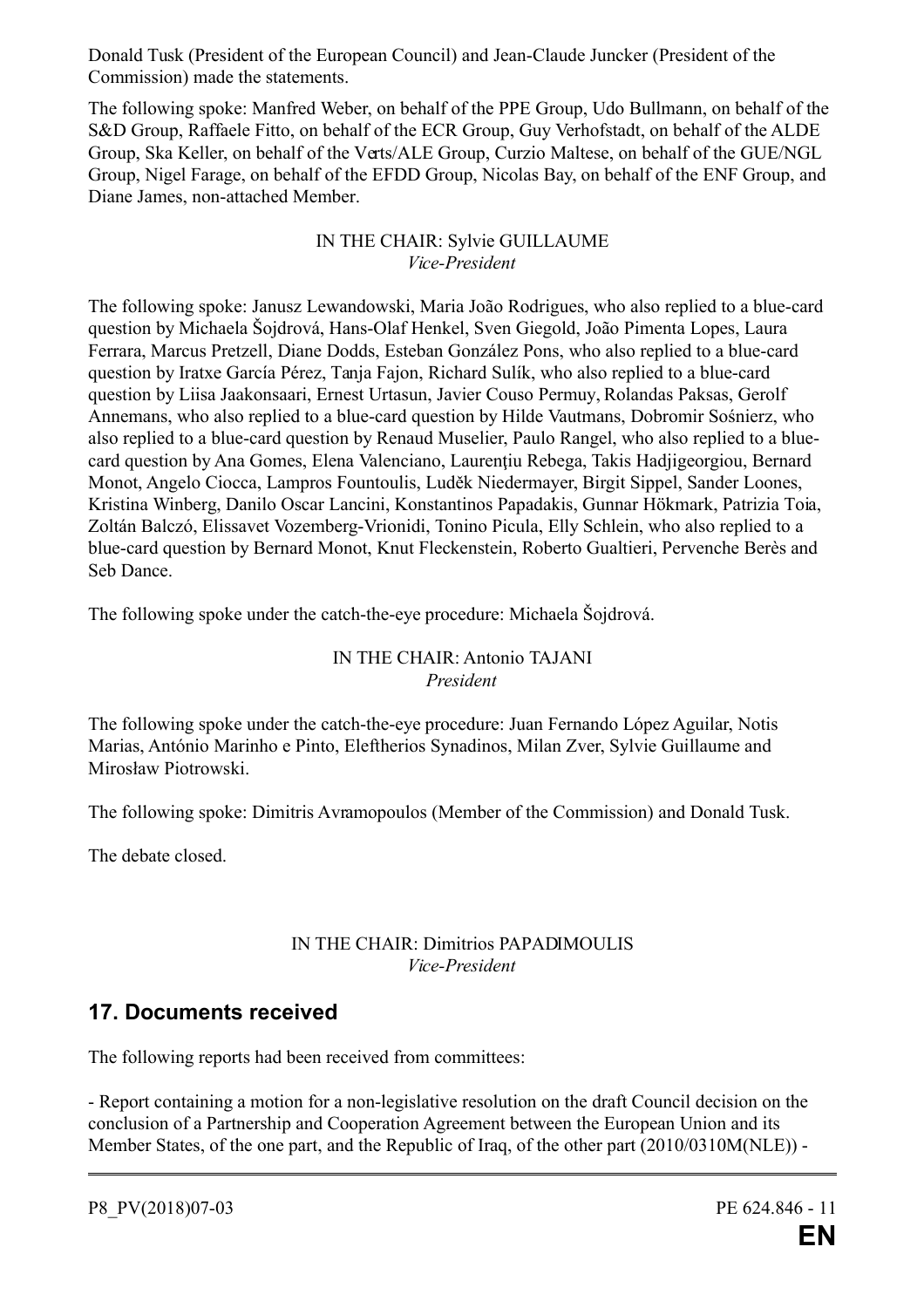- \*\*\*I Report on the proposal for a regulation of the European Parliament and of the Council amending Regulation (EU) 2017/825 to increase the financial envelope of the Structural Reform Support Programme and adapt its general objective (COM(2017)0825 - C8-0433/2017 - 2017/0334 (COD)) - REGI Committee - Rapporteur: Ruža Tomašić (A8-0227/2018)

- Report on the Council position on Draft amending budget No 3/2018 of the European Union for the financial year 2018, Section III - Commission: Extension of the Facility for refugees in Turkey (09713/2018 - C8-0302/2018 - 2018/2072(BUD)) - BUDG Committee - Rapporteur: Siegfried Mureşan (A8-0246/2018)

- Recommendation on the draft Council decision amending the Act concerning the election of the members of the European Parliament by direct universal suffrage, annexed to Council Decision 76/787/ECSC, EEC, Euratom of 20 September 1976 (09425/2018 - C8-0276/2018 - 2015/0907 (APP)) - AFCO Committee - Rapporteurs: Jo Leinen, Danuta Maria Hübner (A8-0248/2018)

## **18. Enforcement requirements and specific rules for posting drivers in the road transport sector \*\*\*I - Daily and weekly driving times, minimum breaks and rest periods and positioning by means of tachographs \*\*\*I - Adapting to development in the road transport sector \*\*\*I** (debate)

Report on the proposal for a directive of the European Parliament and of the Council amending Directive 2006/22/EC as regards enforcement requirements and laying down specific rules with respect to Directive 96/71/EC and Directive 2014/67/EU for posting drivers in the road transport sector [COM(2017)0278 - C8-0170/2017- 2017/0121(COD)] - Committee on Transport and Tourism. Rapporteur: Merja Kyllönen (A8-0206/2018)

Report on the proposal for a regulation of the European Parliament and of the Council amending Regulation (EC) No 561/2006 as regards on minimum requirements on maximum daily and weekly driving times, minimum breaks and daily and weekly rest periods and Regulation (EU) 165/2014 as regards positioning by means of tachographs [COM(2017)0277 - C8-0167/2017- 2017/0122(COD)] - Committee on Transport and Tourism. Rapporteur: Wim van de Camp (A8-0205/2018)

Report on the proposal for a regulation of the European Parliament and of the Council amending Regulation (EC) 1071/2009 and Regulation (EC) 1072/2009 with a view to adapting them to developments in the sector [COM(2017)0281 - C8-0169/2017- 2017/0123(COD)] - Committee on Transport and Tourism. Rapporteur: Ismail Ertug (A8-0204/2018)

Merja Kyllönen, Wim van de Camp and Ismail Ertug presented their reports.

The following spoke: Martina Dlabajová (rapporteur for the opinion of the EMPL Committee) and Georges Bach (rapporteur for the opinion of the EMPL Committee).

The following spoke: Violeta Bulc (Member of the Commission).

IN THE CHAIR: Ioan Mircea PAŞCU *Vice-President*

The following spoke: Verónica Lope Fontagné (rapporteur for the opinion of the EMPL Committee),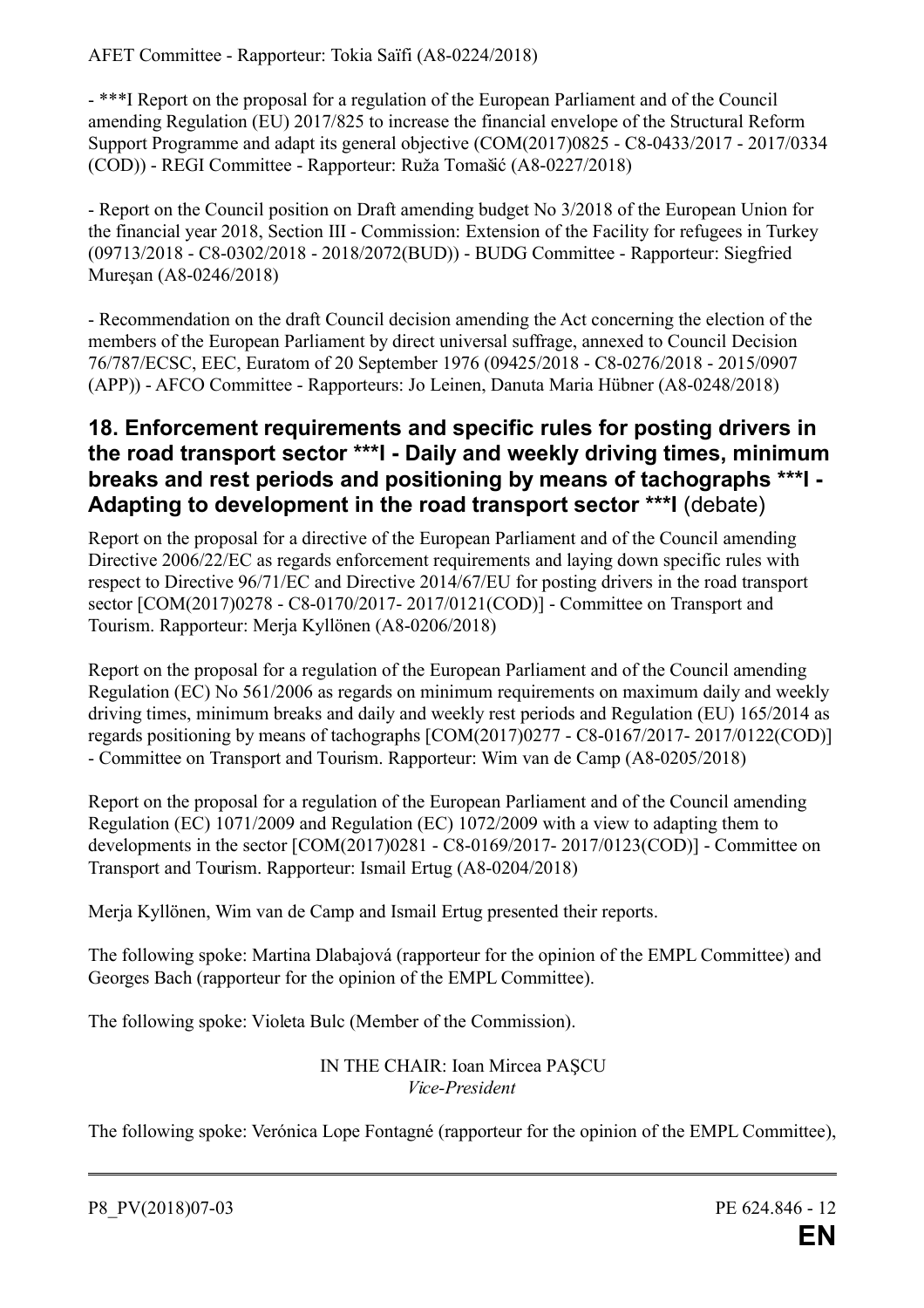Andor Deli, on behalf of the PPE Group, Kathleen Van Brempt, on behalf of the S&D Group, Kosma Złotowski, on behalf of the ECR Group, Pavel Telička, on behalf of the ALDE Group, Karima Delli, on behalf of the Verts/ALE Group, Marie-Pierre Vieu, on behalf of the GUE/NGL Group, Margot Parker, on behalf of the EFDD Group, Marie-Christine Arnautu, on behalf of the ENF Group, Sotirios Zarianopoulos, non-attached Member, Elżbieta Katarzyna Łukacijewska, Agnes Jongerius, Roberts Zīle, Izaskun Bilbao Barandica, Terry Reintke, João Pimenta Lopes, Marian-Jean Marinescu, Inés Ayala Sender, Evžen Tošenovský, Gesine Meissner, Keith Taylor, Rina Ronja Kari, Dieter-Lebrecht Koch, Evelyn Regner, who also replied to a blue-card question by Richard Sulík, Angel Dzhambazki, Dominique Riquet, Danuta Jazłowiecka, Isabella De Monte, who also replied to a blue-card question by Marek Jurek, Matthijs van Miltenburg, Deirdre Clune, Ole Christensen, Ivo Belet, Bogusław Liberadzki, Ivica Tolić, Christine Revault d'Allonnes Bonnefoy, Markus Ferber, Claudia Țapardel, Andrey Novakov, Marita Ulvskog, Anne Sander, Siôn Simon, Romana Tomc, Emilian Pavel, Michaela Šojdrová and Richard Sulík.

The following spoke under the catch-the-eye procedure: Jérôme Lavrilleux, Nicola Caputo, Paloma López Bermejo, Daniela Aiuto and Maria Grapini.

The following spoke: Violeta Bulc, Merja Kyllönen and Ismail Ertug.

The debate closed.

Vote: *minutes of 4.7.2018, item 9.1, minutes of 4.7.2018, item 9.2 and minutes of 4.7.2018, item 9.3*.

## **19. The migration crisis and humanitarian situation in Venezuela and at its borders** (debate)

Statement by the Vice-President of the Commission/High Representative of the Union for Foreign Affairs and Security Policy: The migration crisis and humanitarian situation in Venezuela and at its borders (2018/2770(RSP))

Christos Stylianides (Member of the Commission) made the statement on behalf of the Vice-President of the Commission / High Representative of the Union for Foreign Affairs and Security Policy.

The following spoke: Agustín Díaz de Mera García Consuegra, on behalf of the PPE Group.

#### IN THE CHAIR: Lívia JÁRÓKA *Vice-President*

The following spoke: Francisco Assis, on behalf of the S&D Group, Charles Tannock, on behalf of the ECR Group, Beatriz Becerra Basterrechea, on behalf of the ALDE Group, Molly Scott Cato, on behalf of the Verts/ALE Group, Javier Couso Permuy, on behalf of the GUE/NGL Group, who declined a blue-card question from José Inácio Faria, Ignazio Corrao, on behalf of the EFDD Group, Joëlle Mélin, on behalf of the ENF Group, José Ignacio Salafranca Sánchez-Neyra, Ramón Jáuregui Atondo, Ryszard Czarnecki, Javier Nart, Fernando Ruas, Ana Gomes, Mirosław Piotrowski, Dita Charanzová, Nuno Melo, Francisco José Millán Mon, Tunne Kelam and Verónica Lope Fontagné.

The following spoke under the catch-the-eye procedure: José Inácio Faria, Julie Ward and João Pimenta Lopes, who declined a blue-card question from José Inácio Faria.

The following spoke: Christos Stylianides.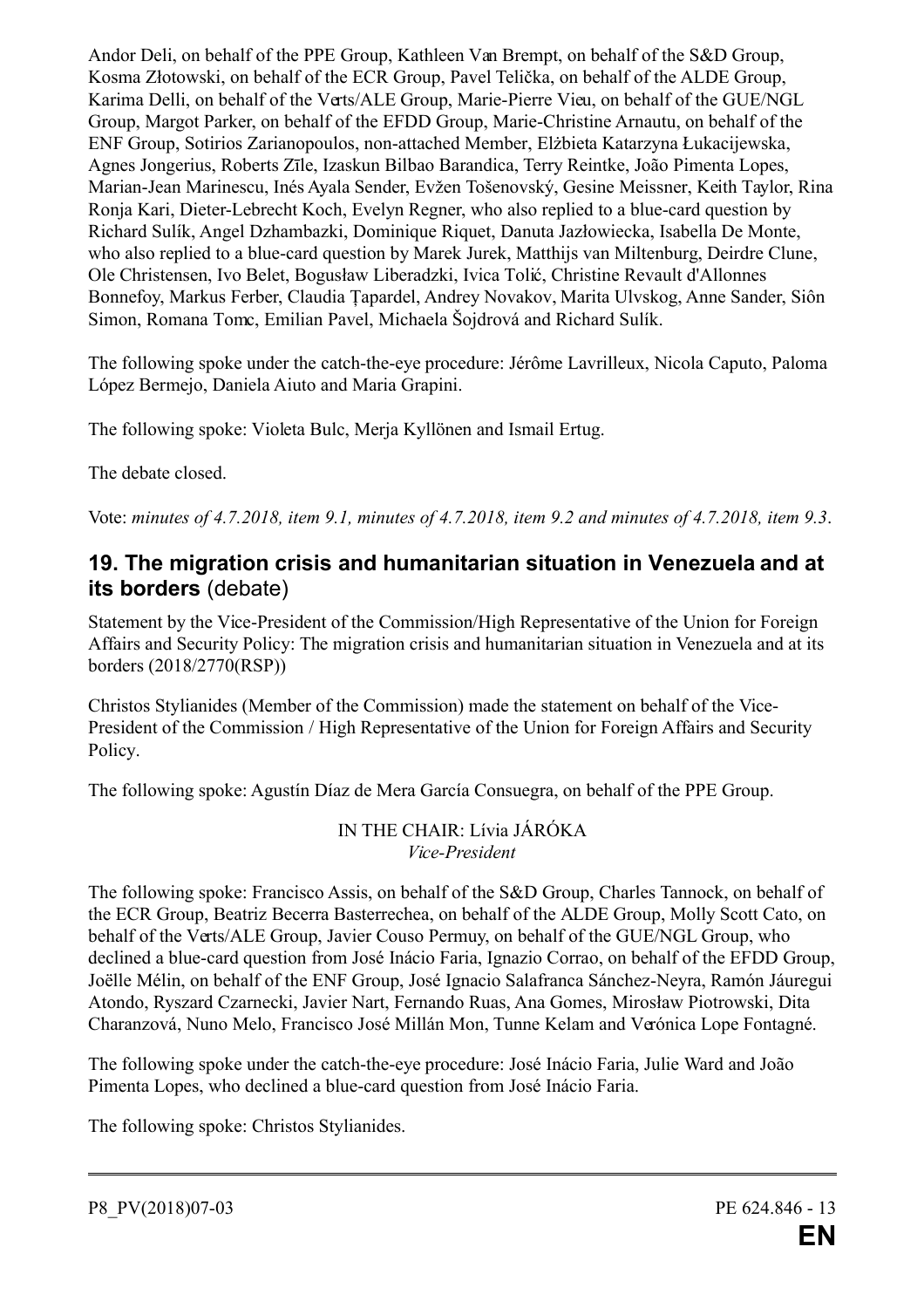The motions for resolutions to be tabled under Rule 123(2) would be announced in the House at a later time.

The debate closed.

Vote: *minutes of 5.7.2018, item 6.13*.

# **20. Ebola outbreak in the Democratic Republic of Congo** (debate)

Council and Commission statements: Ebola outbreak in the Democratic Republic of Congo (2018/2742(RSP))

Karoline Edtstadler (President-in-Office of the Council) and Christos Stylianides (Member of the Commission) made the statements.

The following spoke: Bogdan Brunon Wenta, on behalf of the PPE Group, Maria Arena, on behalf of the S&D Group, Charles Tannock, on behalf of the ECR Group, Charles Goerens, on behalf of the ALDE Group, Kateřina Konečná, on behalf of the GUE/NGL Group, Piernicola Pedicini, on behalf of the EFDD Group, Joachim Zeller, Cécile Kashetu Kyenge, Eleni Theocharous, Adam Szejnfeld, Enrique Guerrero Salom, Lukas Mandl and Neena Gill.

The following spoke under the catch-the-eye procedure: Stanislav Polčák, Julie Ward and Notis Marias.

The following spoke: Christos Stylianides and Karoline Edtstadler.

The debate closed.

# **21. Composition of committees and delegations**

The President had received the following requests for appointments from the Verts/ALE Group:

LIBE Committee: Romeo Franz to replace Jan Philipp Albrecht

Special Committee on Terrorism: Romeo Franz to replace Jan Philipp Albrecht

Delegation for relations with Israel: Romeo Franz to replace Jan Philipp Albrecht

The appointments would be deemed ratified if there were no objections before the approval of these minutes.

# **22. Composition of political groups**

Kristina Winberg and Peter Lundgren had joined the ECR Group with effect from 3 July 2018.

## **23. Guidelines for Member States to prevent humanitarian assistance being criminalised** (debate)

Question for oral answer (O-000065/2018) by Claude Moraes, on behalf of the LIBE Committee, to the Commission: Guidelines for Member States to prevent humanitarian assistance being criminalised (B8-0034/2018)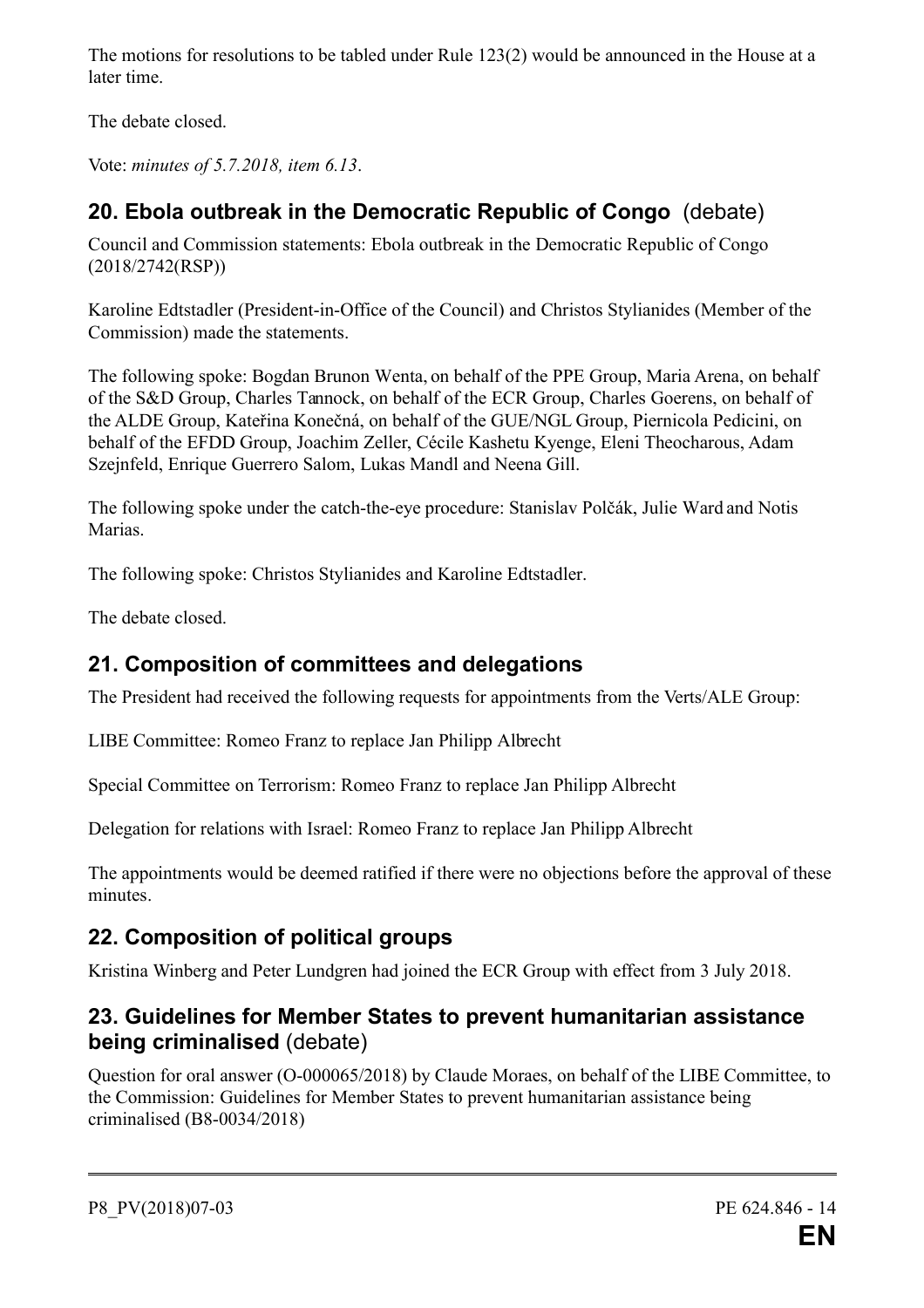Judith Sargentini (deputising for the author) moved the question.

#### IN THE CHAIR: Rainer WIELAND *Vice-President*

Dimitris Avramopoulos (Member of the Commission) answered the question.

The following spoke: Frank Engel, on behalf of the PPE Group, Sylvie Guillaume, on behalf of the S&D Group, Jussi Halla-aho, on behalf of the ECR Group, Cecilia Wikström, on behalf of the ALDE Group, Ernest Urtasun, on behalf of the Verts/ALE Group, who declined a blue-card question from Tomáš Zdechovský, Barbara Spinelli, on behalf of the GUE/NGL Group, David Coburn, on behalf of the EFDD Group, Auke Zijlstra, on behalf of the ENF Group, Lívia Járóka, Juan Fernando López Aguilar, Helga Stevens, Eva Joly, Steeve Briois, Tomáš Zdechovský, Elly Schlein, Barbara Matera, Cécile Kashetu Kyenge and Ana Gomes.

The following spoke under the catch-the-eye procedure: Stanislav Polčák, Julie Ward, Xabier Benito Ziluaga and Georgios Epitideios.

The following spoke: Dimitris Avramopoulos.

The motion for a resolution to be tabled under Rule 128(5) would be announced in the House at a later time.

The debate closed.

Vote: *minutes of 5.7.2018, item 6.14*.

## **24. The definition of SMEs** (debate)

Question for oral answer (O-000050/2018) by Markus Pieper, on behalf of the ITRE Committee, to the Commission: The definition of SMEs (B8-0031/2018)

Markus Pieper moved the question.

Elżbieta Bieńkowska (Member of the Commission) answered the question.

The following spoke: Paul Rübig, on behalf of the PPE Group, Patrizia Toia, on behalf of the S&D Group, Caroline Nagtegaal, on behalf of the ALDE Group, Paloma López Bermejo, on behalf of the GUE/NGL Group, Dario Tamburrano, on behalf of the EFDD Group, Ivan Štefanec, Carlos Zorrinho, Adam Szeinfeld, José Blanco López and Maria Spyraki.

The following spoke under the catch-the-eye procedure: Stanislav Polčák, Julie Ward, Jiří Pospíšil and Danuta Jazłowiecka.

The following spoke: Elżbieta Bieńkowska.

Motion for a resolution to wind up the debate tabled under Rule 128(5):

Markus Pieper, on behalf of the ITRE Committee, on the definition of SMEs (2018/2545) (RSP)) (B8-0304/2018).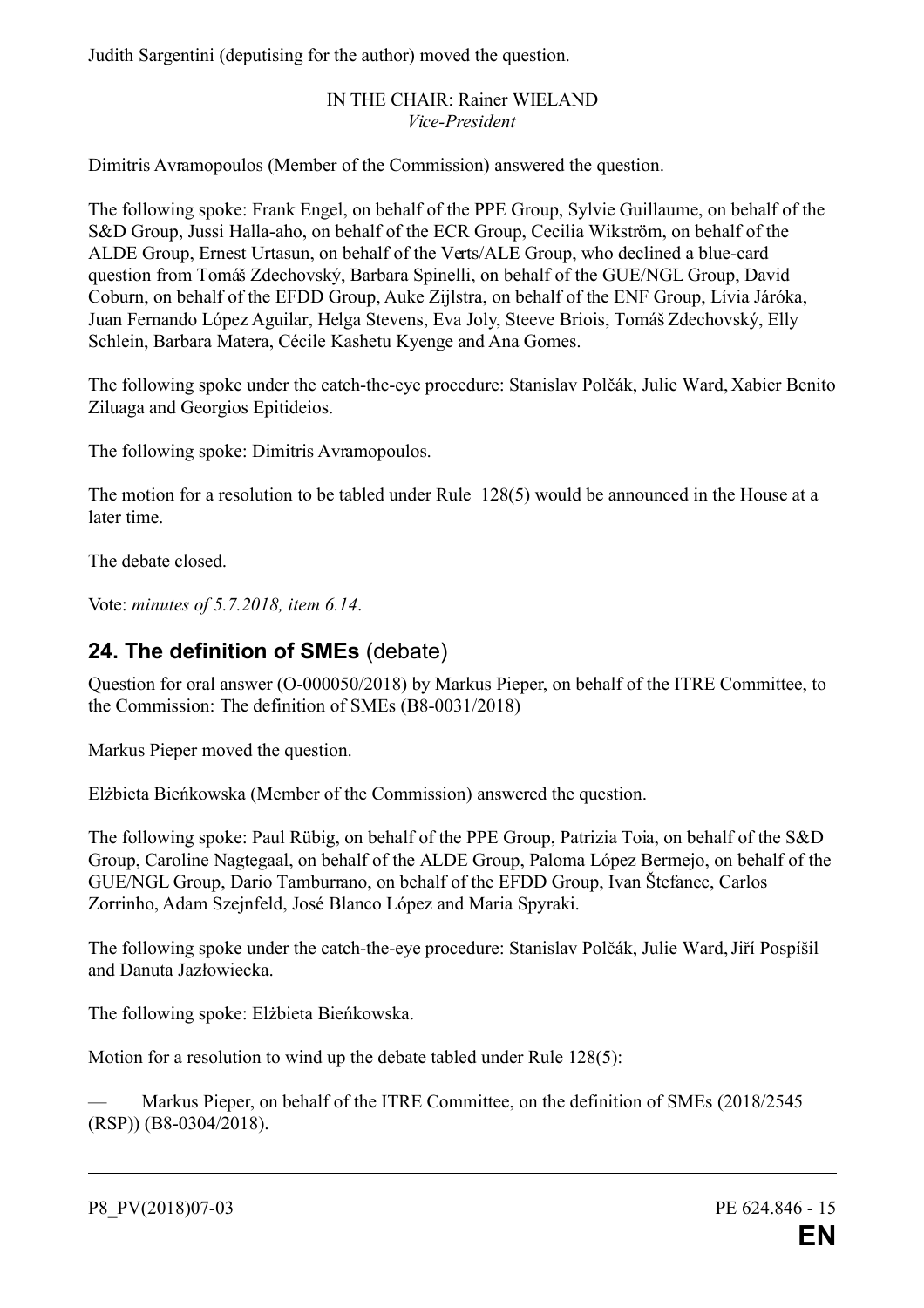The debate closed.

Vote: *minutes of 4.7.2018, item 6.14*.

## **25. Partnership Agreement between the EU and EAEC and Armenia \*\*\* - Partnership Agreement between the EU and EAEC and Armenia (resolution)** (debate)

Recommendation on the draft Council decision on the conclusion, on behalf of the Union, of the Comprehensive and Enhanced Partnership Agreement between the European Union and the European Atomic Energy Community and their Member States, of the one part, and the Republic of Armenia, of the other part [12543/2017 - C8-0422/2017 - 2017/0238(NLE)] - Committee on Foreign Affairs. Rapporteur: László Tőkés (A8-0177/2018)

Report containing a motion for a non-legislative resolution on the draft Council decision on the conclusion, on behalf of the Union, of the Comprehensive and Enhanced Partnership Agreement between the European Union and the European Atomic Energy Community and their Member States, of the one part, and the Republic of Armenia, of the other part [2017/2269(INI)] - Committee on Foreign Affairs. Rapporteur: László Tőkés (A8-0179/2018)

László Tőkés introduced the recommendation and the report.

The following spoke: Federica Mogherini (Vice-President of the Commission/High Representative of the Union for Foreign Affairs and Security Policy).

The following spoke: David McAllister, on behalf of the PPE Group, Janusz Zemke, on behalf of the S&D Group, Sajjad Karim, on behalf of the ECR Group, Ilhan Kyuchyuk, on behalf of the ALDE Group, Heidi Hautala, on behalf of the Verts/ALE Group, Helmut Scholz, on behalf of the GUE/NGL Group, Frank Engel, Jaromír Štětina, Željana Zovko and Michaela Šojdrová.

The following spoke under the catch-the-eye procedure: Jiří Pospíšil.

The following spoke: Federica Mogherini and László Tőkés.

The debate closed.

Vote: *minutes of 4.7.2018, item 6.3 and minutes of 4.7.2018, item 6.4*.

## **26. Agenda of the next sitting**

The agenda of the next day's sitting had been established ('Agenda' PE 624.394/OJME).

## **27. Closure of the sitting**

The sitting closed at 22.57.

*Secretary-General Vice-President*

Klaus Welle David-Maria Sassoli

P8 PV(2018)07-03 PE 624.846 - 16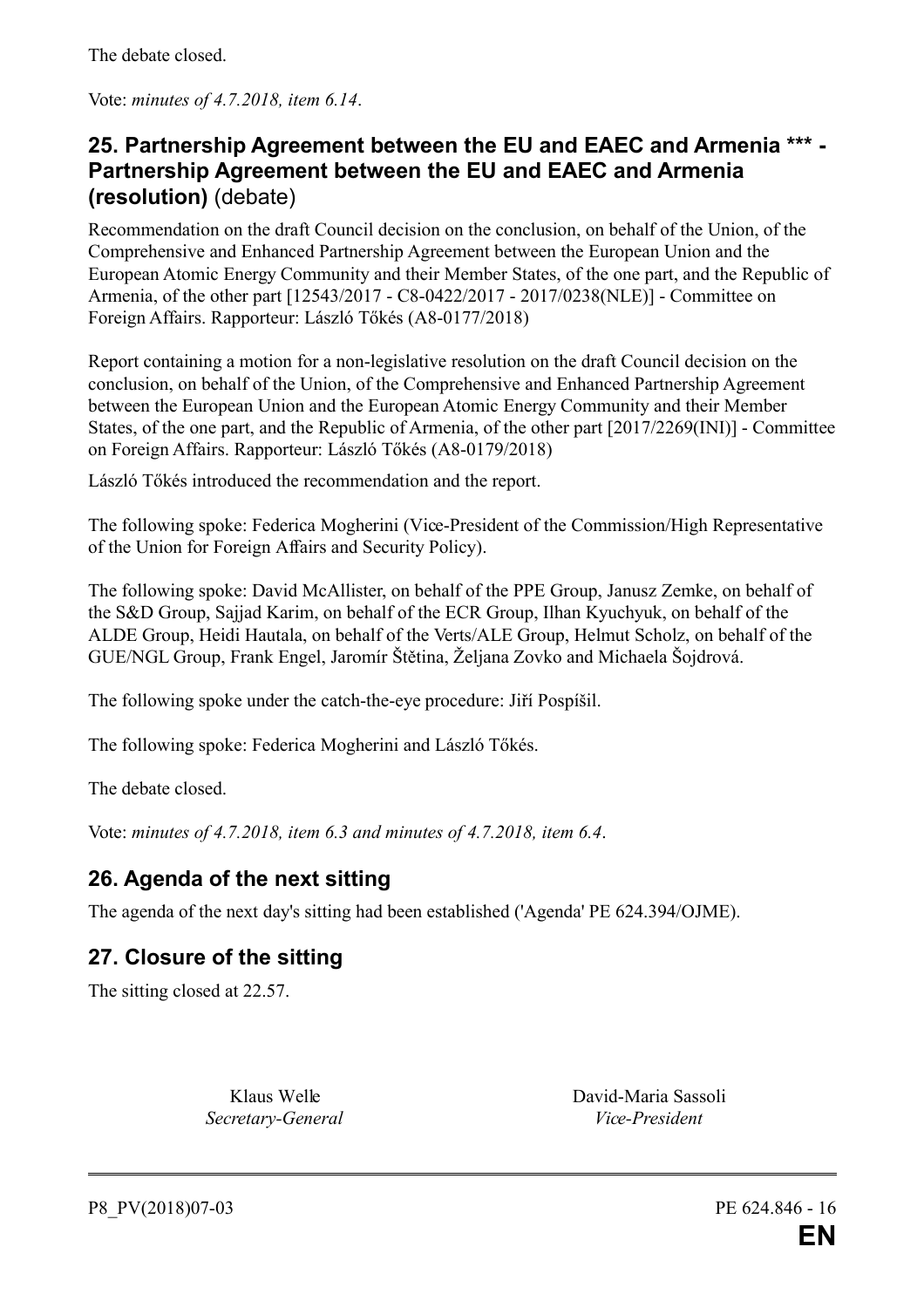## **ATTENDANCE REGISTER**

3.7.2018

Present:

Adaktusson, Ademov, Adinolfi, Affronte, Agea, Agnew, Aguilera García, Aiuto, Aker, Ali, Alliot-Marie, Anderson Lucy, Anderson Martina, Andersson, Andrieu, Androulakis, Annemans, Arena, Arimont, Arnautu, Arnott, Arthuis, Ashworth, Assis, Auken, Auštrevičius, Ayala Sender, Ayuso, van Baalen, Bach, Balas, Balčytis, Balczó, Balz, Barekov, Bashir, Batten, Bay, Bayet, Bearder, Becerra Basterrechea, Becker, Beghin, Belder, Belet, Bendtsen, Benifei, Benito Ziluaga, Beňová, Berès, Bergeron, Bettini, Bilbao Barandica, Bilde, Bizzotto, Blanco López, Blinkevičiūtė, Bocskor, Böge, Bogovič, Bonafè, Boni, Borghezio, Borrelli, Borzan, Boştinaru, Bours, Boutonnet, Bové, Boylan, Bresso, Briano, Briois, Brok, Buchner, Buda, Bullmann, Bullock, Buşoi, Bütikofer, Cabezón Ruiz, Cadec, Calvet Chambon, van de Camp, Campbell Bannerman, Caputo, Carthy, Carver, Casa, Caspary, Castaldo, del Castillo Vera, Cavada, Cesa, Charanzová, Chauprade, Childers, Chinnici, Chountis, Christensen, Christoforou, Chrysogonos, Cicu, Ciocca, Cirio, Clune, Coburn, Coelho, Cofferati, Collin-Langen, Collins, Colombier, Corbett, Cornillet, Corrao, Costa, Couso Permuy, Cozzolino, Cramer, Cristea, Csáky, Czarnecki, Czesak, Dalli, Dalton, Dalunde, D'Amato, Dance, Danjean, Danti, Dantin, Dati, De Castro, Delahaye, Deli, Delli, Delvaux, Demesmaeker, De Monte, Deprez, Deß, Detjen, Deutsch, Díaz de Mera García Consuegra, Dlabajová, Dodds, Dohrmann, Dorfmann, D'Ornano, Drăghici, Durand, Dzhambazki, Eck, Ehler, Eickhout, Elissen, Engel, Epitideios, Erdős, Ernst, Ertug, Estaràs Ferragut, Etheridge, Evans, Evi, Fajon, Farage, Faria, Federley, Ferber, Fernandes, Fernández, Ferrandino, Ferrara, Ferreira, Fisas Ayxelà, Fitto, Flack, Flanagan, Fleckenstein, Foster, Fotyga, Fountoulis, Fox, Franz, Freund, Frunzulică, Gabelic, Gahler, Gál, Gambús, García Pérez, Gardiazabal Rubial, Gardini, Gasbarra, Gebhardt, Geier, Gentile, Gericke, Geringer de Oedenberg, Giegold, Gierek, Gieseke, Gill Neena, Gill Nathan, Giménez Barbat, Girling, Giuffrida, Gloanec Maurin, Goddyn, Goerens, Gollnisch, Gomes, González Peñas, González Pons, Gosiewska, Grammatikakis, Grapini, Gräßle, Graswander-Hainz, Griesbeck, Griffin, Grigule-Pēterse, Grossetête, Grzyb, Gualtieri, Guillaume, Guteland, Gutiérrez Prieto, Gyürk, Hadjigeorgiou, Halla-aho, Hannan, Harkin, Harms, Häusling, Hautala, Hayes, Hazekamp, Henkel, Herranz García, Hetman, Heubuch, Hirsch, Hoc, Hoffmann, Hohlmeier, Hökmark, Hölvényi, Honeyball, Hookem, Hortefeux, Howarth, Hübner, Huitema, Hyusmenova, in 't Veld, Iturgaiz, Ivan, Jaakonsaari, Jäätteenmäki, Jadot, Jahr, Jakovčić, Jalkh, James, Jamet, Járóka, Jáuregui Atondo, Jávor, Jazłowiecka, Ježek, Jiménez-Becerril Barrio, Joly, de Jong, Jongerius, Joulaud, Jurek, Juvin, Kadenbach, Kaili, Kalinowski, Kallas, Kalniete, Kammerevert, Kappel, Karas, Kari, Karim, Karlsson, Karski, Katainen, Kaufmann, Kefalogiannis, Kelam, Keller Jan, Keller Ska, Kelly, Khan, Klinz, Kłosowski, Koch, Kofod, Kohlíček, Kohn, Kölmel, Konečná, Kósa, Köster, Kouloglou, Kouroumbashev, Kovács, Kovatchev, Kozłowska-Rajewicz, Krasnodębski, Krehl, Krupa, Kudrycka, Kuhn, Kukan, Kumpula-Natri, Kuneva, Kuźmiuk, Kyenge, Kyllönen, Kyrkos, Kyrtsos, Kyuchyuk, Lalonde, Lamassoure, Lambert, Lancini, Lange, de Lange, Langen, La Via, Lavrilleux, Lebreton, Lechevalier, Le Hyaric, Leinen, Lenaers, Lewandowski, Liberadzki, Liese, Lietz, Lins, Lochbihler, Loiseau, Løkkegaard, Loones, Lope Fontagné, López Aguilar, López Bermejo, López-Istúriz White, Lösing, Lucke, Ludvigsson, Łukacijewska, Lundgren, Łybacka, McAllister, McAvan, McClarkin, McGuinness, McIntyre, Macovei, Maletić, Malinov, Maltese,